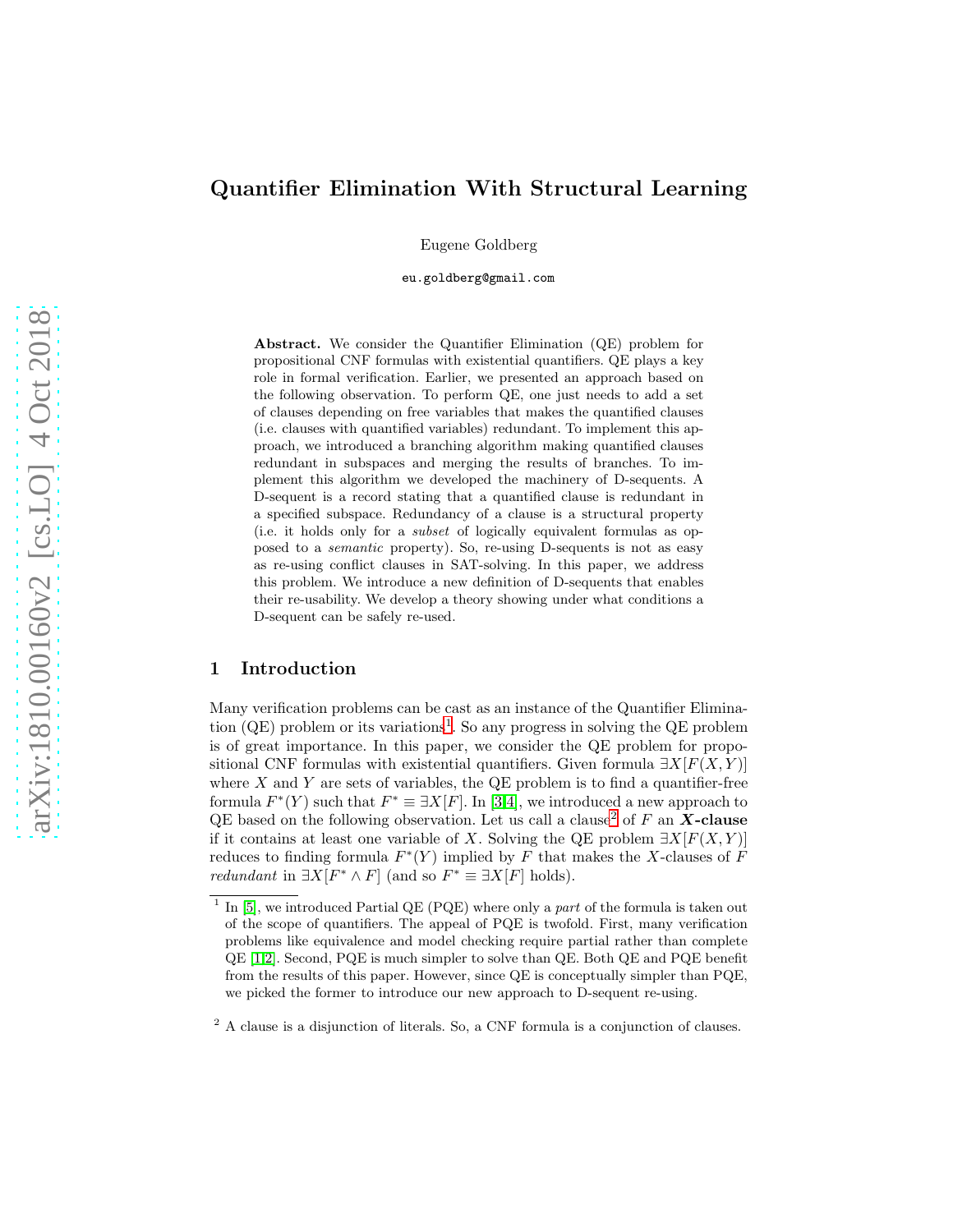To implement the approach above, we introduced an algorithm called DCDS (Derivation of Clause D-Sequents). DCDS is based on the following three ideas. First,  $DCDS$  branches on variables of  $F$  to reach a subspace where proving redundancy<sup>[3](#page-1-0)</sup> of X-clauses (or making them redundant by adding a new clause) is easy. Second, once an X-clause is proved redundant, DCDS stores this fact in the form of a Dependency Sequent (D-sequent). A D-sequent is a record  $\vec{q} \rightarrow C$  where C is an X-clause of F and  $\vec{q}$  is an assignment to variables of F. This record states that C is redundant in  $\exists X[F]$  in subspace  $\vec{q}$ . The third idea of DCDS is to use a resolution-like operation called join to merge the results of branches. This join operation is applied to D-sequents  $\vec{q'} \to C$  and  $\vec{q''} \to C$ derived in branches  $v = 0$  and  $v = 1$  where v is a variable of F. The result of this operation is a D-sequent  $\vec{q} \rightarrow C$  where  $\vec{q}$  does not contain variable v.

To make DCDS more efficient, it is natural to try to re-use a D-sequent  $\vec{q} \to C$  in every subspace  $\vec{r}$  where  $\vec{q} \subseteq \vec{r}$  (i.e.  $\vec{r}$  contains all the assignments of  $\vec{q}$ ). However, here one faces the following problem. Suppose that  $\vec{q'} \rightarrow C'$  and  $q\vec{i'} \rightarrow C''$  are two D-sequents where  $q\vec{i} \subseteq \vec{r}$  and  $q\vec{i'} \subseteq \vec{r}$ . These D-sequents are called **composable** if individual redundancy of  $C'$  and  $C''$  also implies that they are redundant in  $\exists X[F]$  together<sup>[4](#page-1-1)</sup>. Here is a simple example of D-sequents that are not composable. Let formula  $\exists X[F]$  contain two identical X-clauses  $C'$  and  $C''$ . Then D-sequents  $\emptyset \to C'$  and  $\emptyset \to C''$  hold. They state that  $C'$  and  $C''$  are redundant in  $\exists X[F]$  *individually*. On the other hand, in general, one cannot drop both  $C'$  and  $C''$  from  $\exists X[F]$ .

DCDS cannot guarantee the composability of D-sequents. So, it does not re-use them. The reason why D-sequents cannot be re-used as easily as, say, conflict clauses in SAT-solvers [\[8,](#page-14-5)[9\]](#page-14-6) is as follows. Redundancy of a clause in a formula is a **structural** property<sup>[5](#page-1-2)</sup>. That is the fact that clause C is redundant in formula  $F$  may not hold in a formula  $F'$  logically equivalent to  $F$ . On the other hand, re-using a conflict clause  $C$  is based on the fact that  $C$  is implied by the initial formula  $F$  and implication is a **semantic** property. That is  $C$  is implied by every formula  $F'$  logically equivalent to  $F$ .

In this paper, we address the problem of composability (and hence re-usability) of D-sequents. Our approach is based on the following observation. Consider the example above with two identical X-clauses  $C', C''$ . The D-sequent  $\emptyset \to C'$  requires the presence of clause  $C'' \in F$ . This means that  $C''$  is supposed to be proved redundant after C'. On the contrary, the D-sequent  $\emptyset \to C^{\prime\prime}$  requires the presence of  $C' \in F$  and hence  $C'$  is supposed to be proved redundant after  $C''$ . So these two D-sequents are not composable because they have conflicting orders of proving redundancy of  $C'$  and  $C''$ .

<span id="page-1-0"></span><sup>&</sup>lt;sup>3</sup> An X-clause C is said to be redundant in  $\exists X[F]$  if  $\exists X[F] \equiv \exists X[F \setminus \{C\}]$ . In this paper, we use the standard convention of viewing a set of clauses  $\{C_1, \ldots, C_n\}$  as an alternative way to specify the CNF formula  $C_1 \wedge \cdots \wedge C_n$ . So, the expression  $H \setminus \{C\}$ denotes the CNF formula obtained from  $H$  by removing clause  $C$ .

<sup>&</sup>lt;sup>4</sup> That is  $\exists X[F] \equiv \exists X[H \setminus \{C', C''\}].$ 

<span id="page-1-2"></span><span id="page-1-1"></span><sup>5</sup> This is true regardless of whether this formula has quantifiers.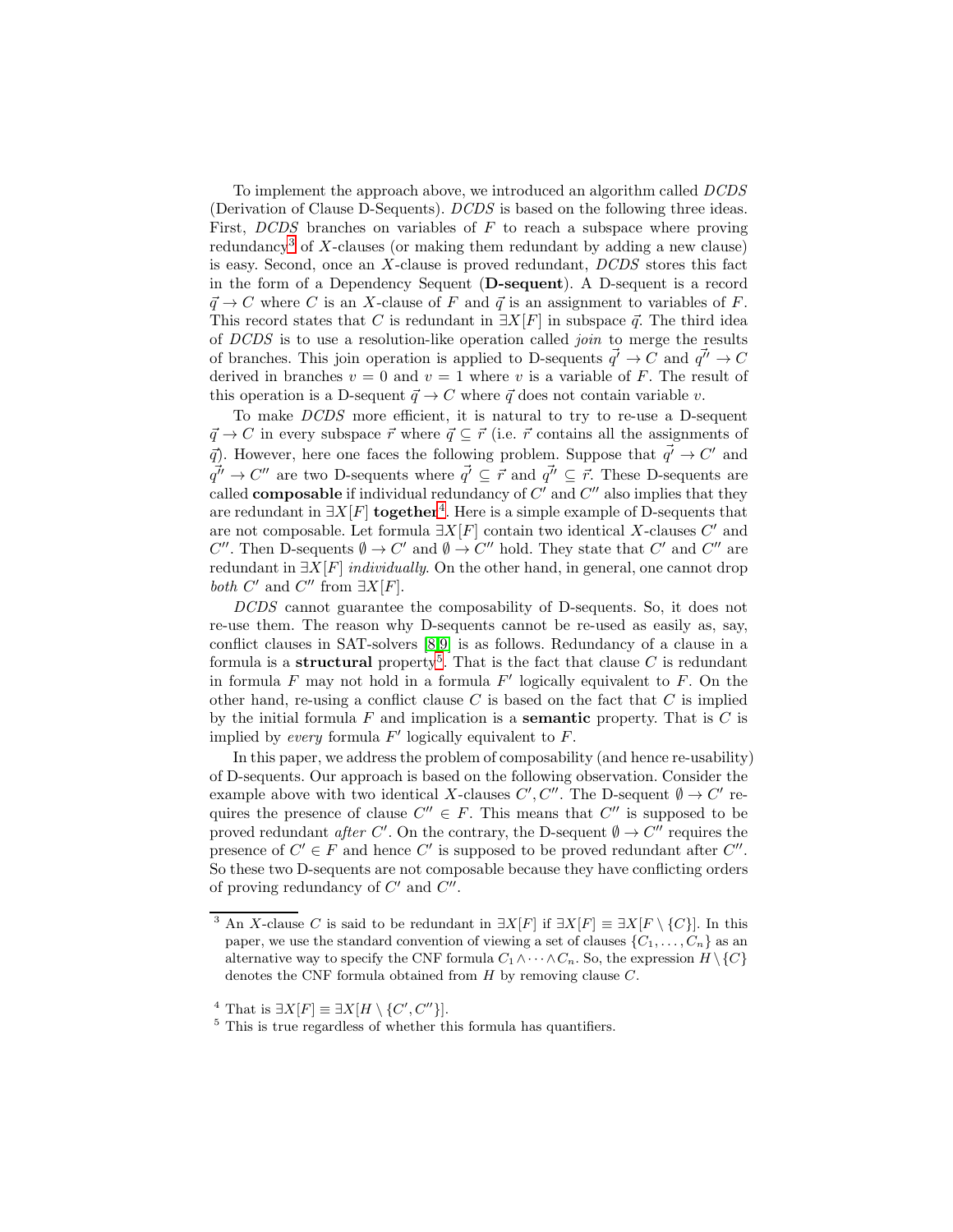To fix the problem of order conflicts above, we extend the definition of Dsequents given in [\[4\]](#page-14-1) by adding an order constraint. A new D-sequent is a record  $({\vec q}, H) \to C$  where H is a subset of X-clauses of  $\exists X[F]$ . The set H is an order constraint saying that the clauses of  $H$  are supposed to be proved redundant *after* C. We show that if D-sequents are consistent (i.e. their order constraints can be satisfied), then this set is composable. So, to re-use a D-sequent in subspace  $\vec{r}$ , one just needs to make sure that this D-sequent is consistent with the D-sequents already applied in this subspace.

The contribution of this paper is as follows. First, we give the necessary definitions and propositions explaining the semantics of D-sequents stating re-dundancy of X-clauses<sup>[6](#page-2-0)</sup> (Sections [2,](#page-2-1) [3,](#page-3-0) [4](#page-4-0) and [5.](#page-5-0)) Second, we give a new definition of D-sequents facilitating their re-using (Section [6\)](#page-6-0). We also introduce the notion of consistent D-sequents and show that they can be re-used. Third, we re-visit definitions of atomic D-sequents (i.e. D-sequents stating trivial cases of redundancy) and the join operation to accommodate the D-sequents of the new kind (Sections [7](#page-7-0) and [8\)](#page-8-0). Fourth, we explain the problem of DCDS with D-sequent re-using in terms of the theory developed in this paper (Sections [9](#page-9-0) and [11\)](#page-11-0). Fifth, we present  $DCDS^+$ , a version of  $DCDS$  that can safely re-use D-sequents (Section [12\)](#page-13-0).

# <span id="page-2-1"></span>2 Basic Definitions

In this paper, we consider only propositional CNF formulas. In the sequel, when we say "formula" without mentioning quantifiers we mean a quantifier-free CNF formula. We consider true and false as a special kind of clauses. A non-empty clause C becomes true when it is satisfied by an assignment  $\vec{q}$  i.e. when a literal of C is set to true by  $\vec{q}$ . A clause C becomes false when it is falsified by  $\vec{q}$  i.e. when all the literals of C are set to false by  $\vec{q}$ .

**Definition 1.** Let F be a CNF formula and X be a subset of variables of F. We will refer to formula  $\exists X[F]$  as  $\exists CNF$ .

**Definition 2.** Let  $\vec{q}$  be an assignment and F be a CNF formula. Vars $(\vec{q})$  denotes the variables assigned in  $\vec{q}$ ; **Vars(F)** denotes the set of variables of F;  $Vars(\exists X[F])$  denotes  $Vars(F) \setminus X$ .

**Definition 3.** Let  $C$  be a clause,  $H$  be a formula that may have quantifiers, and  $\vec{p}$  be an assignment.  $C_{\vec{p}}$  is true if C is satisfied by  $\vec{p}$ ; otherwise it is the clause obtained from C by removing all literals falsified by  $\vec{p}$ .  $H_{\vec{p}}$  denotes the formula obtained<sup>[7](#page-2-2)</sup> from H by replacing C with  $C_{\vec{p}}$ .

<span id="page-2-0"></span> $6$  In [\[4\]](#page-14-1), we just give basic definitions. In [\[6\]](#page-14-7), we do provide a detailed theoretical consideration but it is meant for D-sequents introduced in [\[3\]](#page-14-0) expressing redundancy of variables rather than clauses.

<span id="page-2-2"></span><sup>&</sup>lt;sup>7</sup> Note that the clause  $C_{\vec{q}}$  equal to *true* remains in  $H_{\vec{q}}$  rather than being removed from  $H_{\vec{q}}$ . We treat such a clause as *redundant* in  $H_{\vec{q}}$  (see Proposition [6\)](#page-7-1).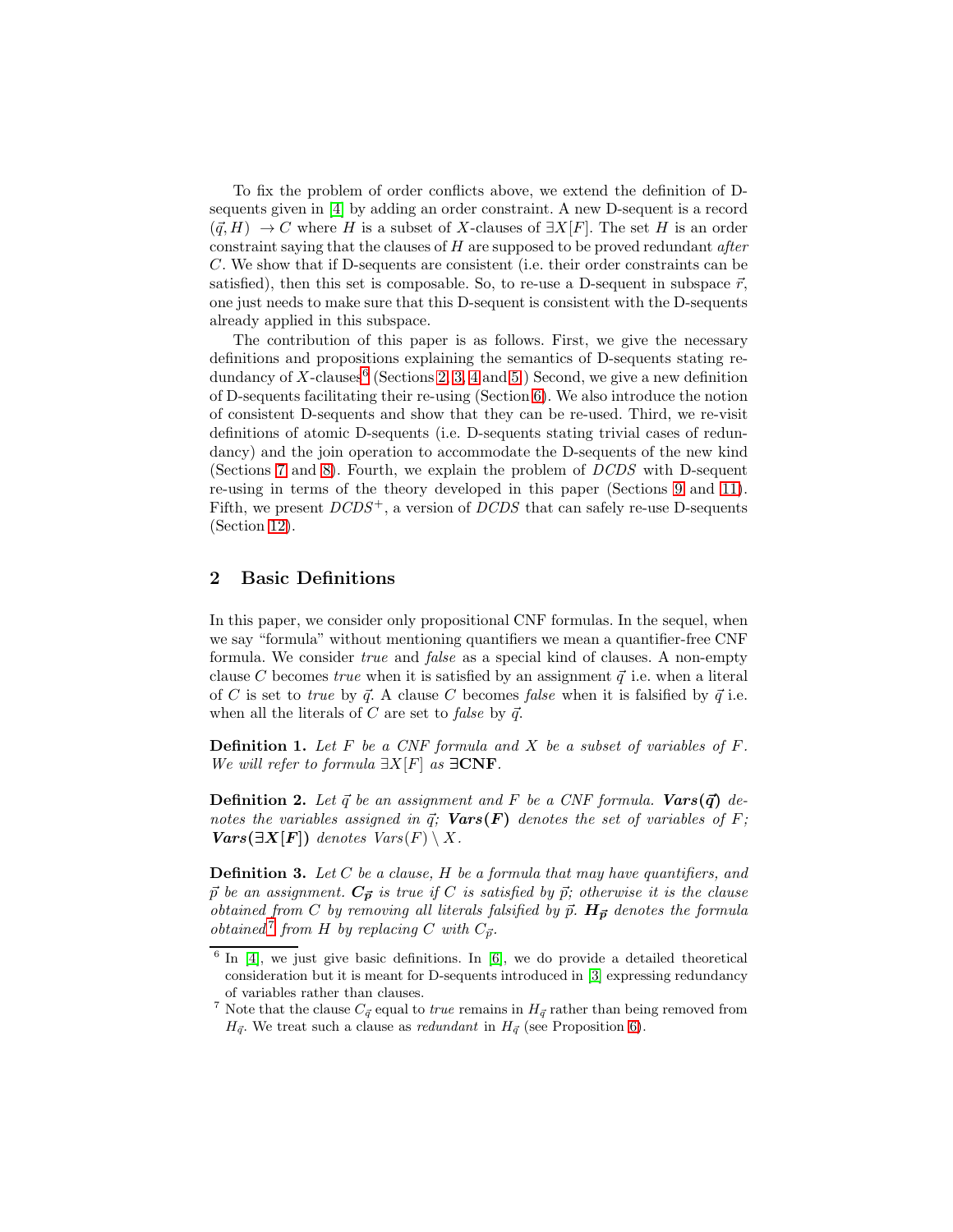**Definition 4.** Let  $G, H$  be formulas that may have quantifiers. We say that G, H are equivalent, written  $G \equiv H$ , if for all assignments  $\vec{q}$  such that Vars( $\vec{q}$ )  $\supseteq$  (Vars(G)  $\cup$  Vars(H)), we have  $G_{\vec{q}} = H_{\vec{q}}$ .

**Definition 5.** The Quantifier Elimination  $(QE)$  problem for  $\exists CNF$  formula  $\exists X[F(X,Y)]$  is to find a formula  $F^*(Y)$  such that  $F^* \equiv \exists \mathbf{X} [F].$ 

<span id="page-3-1"></span>*Remark 1.* From now on, we will use Y and X to denote sets of free and quantified variables respectively. We will assume that variables denoted by  $x_i$  and  $y_i$ are in  $X$  and  $Y$  respectively. When we use  $Y$  and  $X$  in a quantifier-free formula we mean that, in the context of  $\mathbb{Q}E$ , the set X specifies the quantified variables.

<span id="page-3-4"></span>**Definition 6.** A clause C of F is called a  $\vec{Z}$ -clause if  $Vars(C) \cap Z \neq \emptyset$ . Denote by  $\mathbf{F}^{\mathbf{Z}}$  the set of all Z-clauses of F.

<span id="page-3-5"></span>**Definition 7.** Let F be a CNF formula and  $G \subseteq F$  (i.e. G is a non-empty subset of clauses of F). The clauses of G are redundant in F if  $F \equiv (F \setminus G)$ . The clauses of G are **redundant** in formula  $\exists X[F]$  if  $\exists X[F] \equiv \exists X[F \setminus G]$ .

Note that  $F \equiv (F \setminus G)$  implies  $\exists X[F] \equiv \exists X[F \setminus G]$  but the opposite is not true.

# <span id="page-3-0"></span>3 Clause Redundancy And Boundary Points

In this section, we explain the semantics of QE in terms so-called boundary points.

**Definition 8.** Given assignment  $\vec{p}$  and a formula F, we say that  $\vec{p}$  is a **point** of F if  $Vars(F) \subseteq Vars(\vec{p}).$ 

<span id="page-3-2"></span>In the sequel, by "assignment" we mean a possibly partial one. To refer to a full assignment we will use the term "point".

**Definition 9.** Let F be a formula and  $Z \subseteq Var(S(F))$ . A point  $\vec{p}$  of F is called a **Z**-boundary point of F if a)  $Z \neq \emptyset$  and b)  $F_{\vec{p}} =$  false and c) every clause of F falsified by  $\vec{p}$  is a Z-clause and d) the previous condition breaks for every proper subset of Z.

Remark 2. Let  $F(X, Y)$  be a CNF formula where sets X and Y are interpreted as described in Remark [1.](#page-3-1) In the context of QE, we will deal exclusively with Z-boundary points that falsify only X-clauses of F and so  $Z \subseteq X$  holds.

<span id="page-3-3"></span>*Example 1.* Let  $X = \{x_1, x_2, x_3\}$  and  $Y = \{y_1, y_2\}$ . Let  $F(X, Y)$  be a CNF formula of four clauses:  $C_1 = x_1 \vee x_2, C_2 = \overline{x}_1 \vee y_1, C_3 = x_1 \vee \overline{x}_3 \vee y_2, C_4 = \overline{x}_2 \vee y_2.$ The clauses of F falsified by  $\vec{p} = (x_1 = 0, x_2 = 0, x_3 = 1, y_1 = 0, y_2 = 0)$  are  $C_1$ and  $C_3$ . One can verify that  $\vec{p}$  and the set  $Z = \{x_1\}$  satisfy the four conditions of Definition [9,](#page-3-2) which makes  $\vec{p}$  a  $\{x_1\}$ -boundary point. The set Z above is not unique. One can easily check that  $\vec{p}$  is also a  $\{x_2, x_3\}$ -boundary point.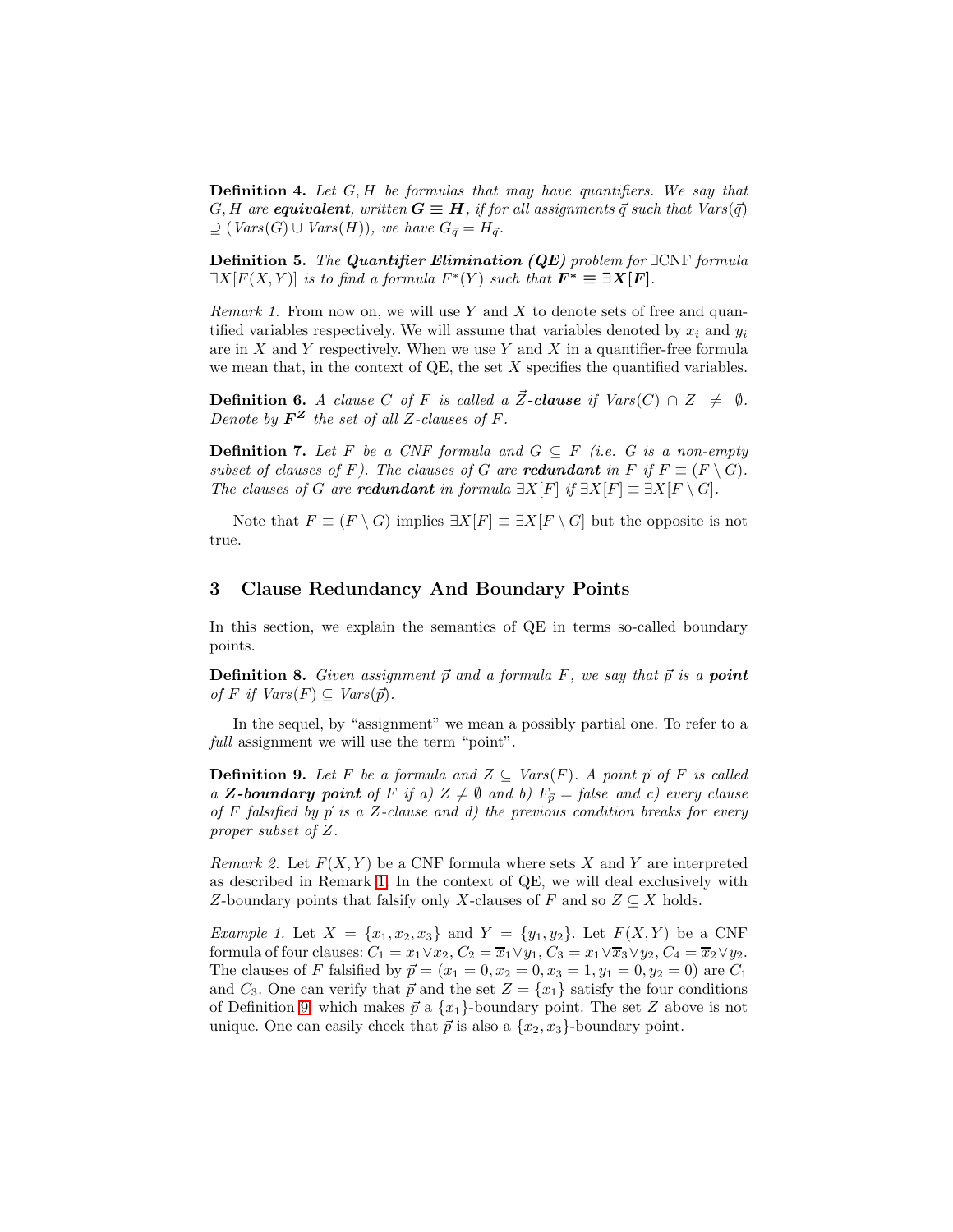The term "boundary" is justified as follows. Let  $F$  be a satisfiable CNF formula with at least one clause. Then there always exists a  $\{v\}$ -boundary point of F,  $v \in Vars(F)$  that is different from a satisfying assignment only in value of v.

<span id="page-4-2"></span>**Definition 10.** Given a CNF formula  $F(X, Y)$  and a Z-boundary point  $\vec{p}$  of F:

- $\vec{p}$  is X'-removable in F if 1)  $Z \subseteq X' \subseteq X$ ; and 2) there is a clause C such that a)  $F \Rightarrow C$ ; b) Vars(C) ∩ X' =  $\emptyset$ ; and c)  $C_{\vec{p}} = false$ .
- $\vec{p}$  is removable in  $\exists X[F]$  if  $\vec{p}$  is X-removable in F.

In the above definition, notice that  $\vec{p}$  is not a Z-boundary point of  $F \wedge C$ because  $\vec{p}$  falsifies C and  $Vars(C) \cap Z = \emptyset$ . So adding clause C to F eliminates  $\vec{p}$  as a Z-boundary point.

*Example 2.* Let us consider the  $\{x_1\}$ -boundary point  $\vec{p} = (x_1 = 0, x_2 = 0, x_3 = 0)$  $1, y_1 = 0, y_2 = 0$  of Example [1.](#page-3-3) Let C denote clause  $C = y_1 \vee y_2$  obtained<sup>[8](#page-4-1)</sup> by resolving  $C_1$ ,  $C_2$  and  $C_4$  on variables  $x_1$  and  $x_2$ . Note that set  $Z = \{x_1\}$ and C satisfy the conditions a),b) and c) of Definition [10](#page-4-2) for  $X' = X$ . So  $\vec{p}$  is an X-removable  $\{x_1\}$ -boundary point. After adding C to F,  $\vec{p}$  is not an  $\{x_1\}$ boundary point any more. Let us consider the point  $\vec{q}=(x_1 = 0, x_2 = 0, x_3 = 0)$  $1, y_1 = 1, y_2 = 1$ ) obtained from  $\vec{p}$  by flipping values of  $y_1$  and  $y_2$ . Both  $\vec{p}$  and  $\vec{q}$ have the same set of falsified clauses consisting of  $C_1$  and  $C_3$ . So, like  $\vec{p}$ , point  $\vec{q}$  is an  $\{x_1\}$ -boundary point. However, no clause C implied by F and consisting only of variables of Y is falsified by  $\vec{q}$ . So, the latter, is an  $\{x_1\}$ -boundary point that is not X-removable.

<span id="page-4-4"></span>**Proposition 1.** A Z-boundary point  $\vec{p}$  of  $F(X, Y)$  is removable in  $\exists X[F]$ , iff one cannot turn  $\vec{p}$  into an assignment satisfying F by changing only the values of variables of X.

<span id="page-4-3"></span>The proofs are given in the appendix.

**Proposition 2.** Let  $F(X, Y)$  be a CNF formula where  $F^X \neq \emptyset$  (see Defini-tion [6\)](#page-3-4). Let G be a non-empty subset of  $F^X$ . The set G is not redundant in  $\exists X[F]$  iff there is a Z-boundary point  $\vec{p}$  of F such that a) every clause falsified by  $\vec{p}$  is in G and b)  $\vec{p}$  is X-removable in F.

Proposition [2](#page-4-3) justifies the following strategy of solving the QE problem. Add to  $F$  a set  $G$  of clauses that a) are implied by  $F$ ; b) eliminate every  $X$ -removable boundary point falsifying a subset of  $X$ -clauses of  $F$ . By dropping all  $X$ -clauses of  $F$ , one produces a solution to the QE problem.

# <span id="page-4-0"></span>4 Quantifier Elimination By Branching

In this section, we explain the semantics of QE algorithm called DCDS [\[4\]](#page-14-1) (Derivation of Clause D-Sequents). A high-level description of DCDS is given

<span id="page-4-1"></span><sup>8</sup> See Definition [13](#page-8-1) of the resolution operation.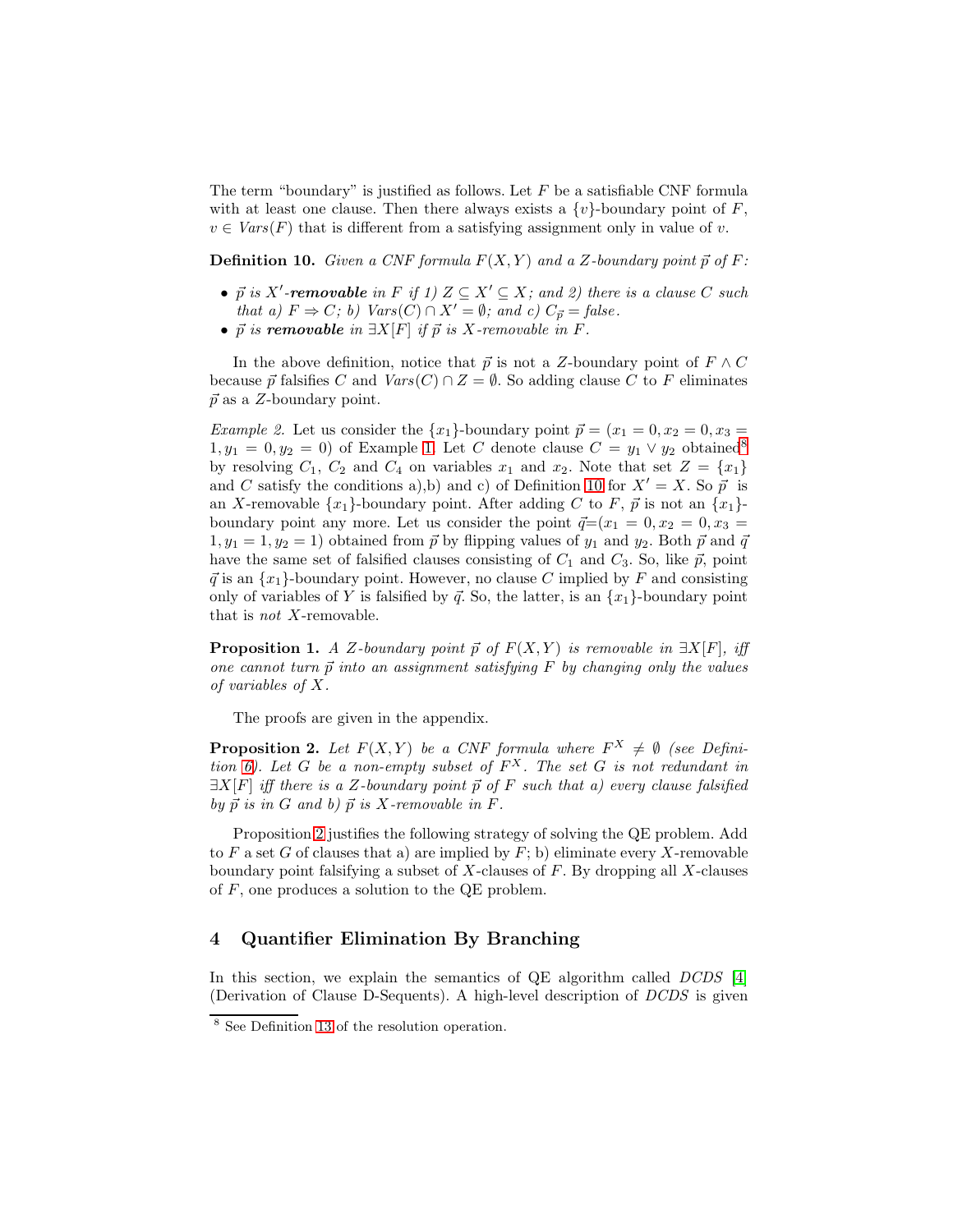in Section [11.](#page-11-0) DCDS is a branching algorithm. Given a formula  $\exists X[F]$ , DCDS branches on variables of  $F$  until it proves that every  $X$ -clause is redundant in the current subspace. (In case of a conflict, proving  $X$ -clauses of  $F$  redundant, in general, requires adding to  $F$  a conflict clause.) Then  $DCDS$  merges the results obtained in different branches to prove that the X-clauses are redundant in the entire search space. Below we give propositions justifying the strategy of DCDS. Proposition [3](#page-5-1) shows how to perform elimination of removable boundary points of F in the subspace specified by assignment  $\vec{q}$ . This is done by using formula  $F_{\vec{q}}$ , a "local version" of  $F$ . Proposition [4](#page-5-2) justifies proving redundancy of  $X$ -clauses of  $F_{\vec{q}}$  incrementally.

Let  $\vec{q}$  and  $\vec{r}$  be assignments to a set of variables Z. Since  $\vec{q}$  and  $\vec{r}$  are sets of value assignments to individual variables of Z one can apply set operations to them. We will denote by  $\vec{r} \subseteq \vec{q}$  the fact that  $\vec{q}$  contains all value assignments of  $\vec{r}$ . The assignment consisting of value assignments of  $\vec{q}$  and  $\vec{r}$  is represented as  $\vec{q} \cup \vec{r}$ .

<span id="page-5-1"></span>**Proposition 3.** Let  $\exists X[F(X, Y)]$  be an  $\exists CNF$  and  $\vec{q}$  be an assignment to  $Vars(F)$ . Let  $\vec{p}$  be a Z-boundary point of F where  $\vec{q} \subseteq \vec{p}$  and  $Z \subseteq X$ . Then if  $\vec{p}$  is removable *in*  $\exists X[F]$  *it is also removable in*  $\exists X[F_{\vec{q}}]$ .

<span id="page-5-3"></span>Remark 3. One cannot reverse Proposition [3:](#page-5-1) a boundary point may be Xremovable in  $F_{\vec{\sigma}}$  and not X-removable in F. For instance, if  $X = Vars(F)$ , a Z-boundary point  $\vec{p}$  of F where  $|Z| = 1$  is removed from  $\exists X[F]$  only by adding an empty clause to F. So if F is satisfiable,  $\vec{p}$  is not removable. Yet  $\vec{p}$ may be removable in  $\exists X[F_{\vec{q}}]$  if  $F_{\vec{q}}$  is unsatisfiable. A ramification of the fact that Proposition [3](#page-5-1) is not reversible is discussed in Section [5.](#page-5-0)

<span id="page-5-2"></span>**Proposition 4.** Let  $\exists X[F(X, Y)]$  be an  $\exists CNF$  and  $H \subset F^X$  be redundant in  $\exists X[F]$ . Let an X-clause C of  $F \setminus H$  be redundant in  $\exists X[F \setminus H]$ . Then  $H \cup \{C\}$ is redundant in  $\exists X[F]$ .

Remark 4. To simplify the notation, we will sometimes use the expression "clause C is redundant in  $\exists X[F]$  in subspace  $\vec{q}$  " instead of saying "clause  $C_{\vec{q}}$  is redundant in  $\exists X[F_{\vec{q}}]$ ".

Proposition [4](#page-5-2) shows that one can prove redundancy of, say, a set of X-clauses  $\{C', C''\}$  in  $\exists X[F]$  in subspace  $\vec{q}$  incrementally. This can be done by a) proving redundancy of  $C'$  in  $\exists X[F]$  in subspace  $\vec{q}$  and c) proving redundancy of  $C''$  in formula  $\exists X[F \setminus \{C'\}]$  in subspace  $\vec{q}$ .

# <span id="page-5-0"></span>5 Virtual redundancy

If a boundary point  $\vec{p}$  is X-removable in  $\exists X[F_{\vec{q}}]$ , this does not mean that it is X-removable in  $\exists X[F]$  (see Remark [3\)](#page-5-3). This fact leads to the following problem. Let  $\vec{q}$  and  $\vec{r}$  be two assignments to  $Vars(F)$  and  $\vec{q} \subset \vec{r}$ . Suppose that clause C is redundant in  $\exists X[F]$  in subspace  $\vec{q}$ . It is natural to expect that this also holds in the smaller subspace  $\vec{r}$ . However,  $\exists X[F_{\vec{q}}] \equiv \exists X[F_{\vec{q}} \setminus C_{\vec{q}}]$  does not imply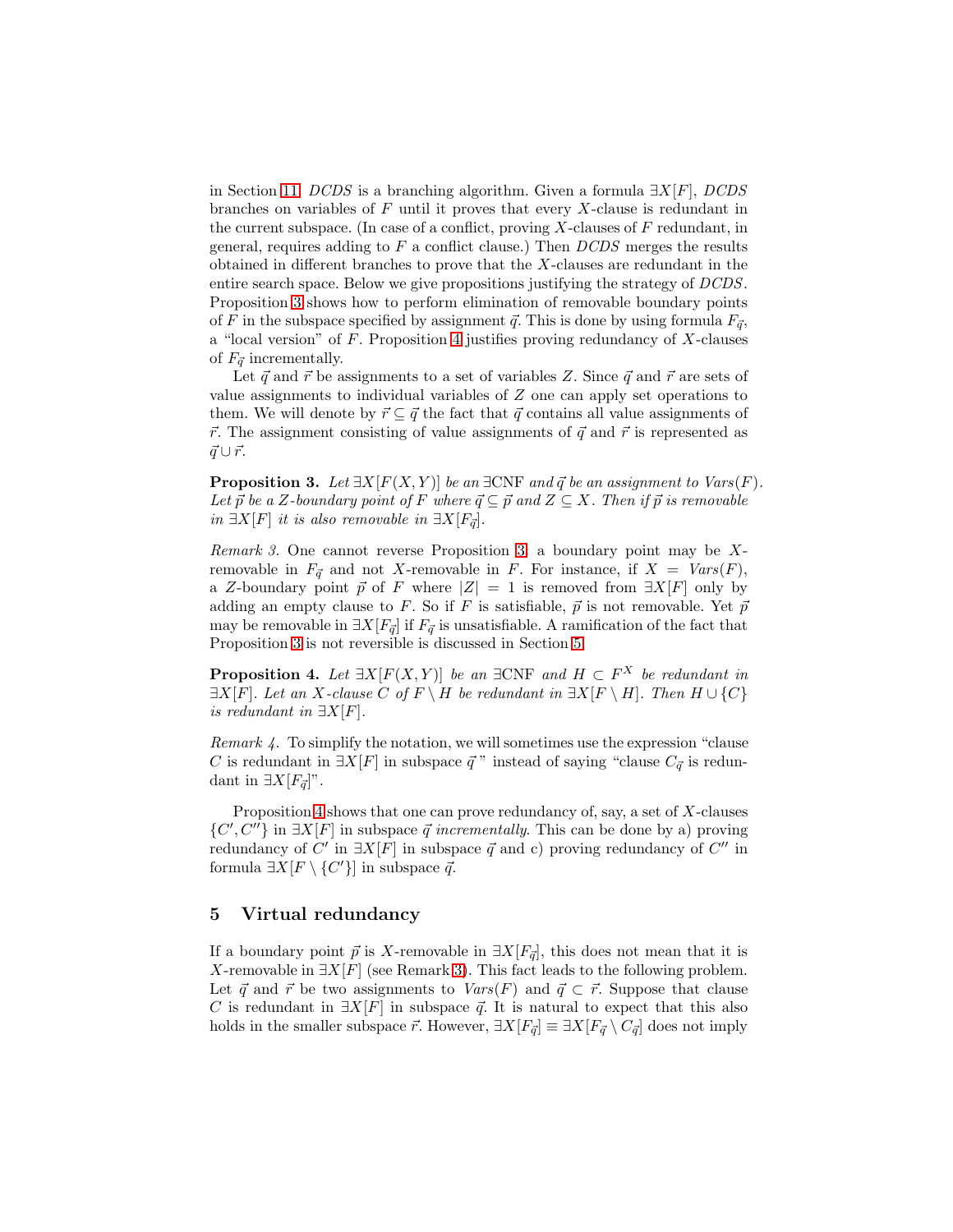<span id="page-6-3"></span> $\exists X[F_{\vec{r}}] \equiv \exists X[F_{\vec{r}} \setminus C_{\vec{r}}].$  In particular, due to this problem, one cannot define the join operation in terms of redundancy specified by Definition [7.](#page-3-5) To address this issue we introduce the notion of virtual redundancy.

**Definition 11.** Let  $\exists X[F(X, Y)]$  be an  $\exists CNF$  formula,  $\vec{q}$  be an assignment to Vars(F), and  $C_{\vec{q}}$  be an X-clause of  $F_{\vec{q}}$ . Let B be the set of points of F such every  $\vec{p} \in B$  falsifies only clause C and is X-removable. Clause  $C_{\vec{q}}$  is called **virtually** redundant in  $\exists X[F_{\vec{q}}]$  if one of the two conditions are true.

- 1.  $B = \emptyset$  or
- 2. For every  $\vec{p} \in B$ , there is an assignment  $\vec{r}$  where  $\vec{r} \subset \vec{q}$  such that  $\vec{p}$  is not X-removable in  $F_{\vec{r}}$ .

The first condition just means that  $\exists X[F_{\vec{q}} \setminus C_{\vec{q}}] \equiv \exists X[F_{\vec{q}}]$ . We will refer to this type of redundancy (earlier specified by Definition [7\)](#page-3-5) as regular redundancy. Regular redundancy is a special case of virtual redundancy.

<span id="page-6-4"></span>**Proposition 5.** Let  $\vec{q}$  be an assignment to Vars(F) and clause  $C_{\vec{q}}$  be redundant in  $\exists X[F_{\vec{q}}]$ . Then, for every  $\vec{r}$  such that  $\vec{q} \subset \vec{r}$ , clause  $C_{\vec{r}}$  is virtually redundant *in*  $\exists X[F_{\vec{r}}].$ 

From now on, when we say that a clause  $C_{\vec{r}}$  is redundant in  $\exists X[F_{\vec{r}}]$  we mean that it is at least virtually redundant. Note that, in general, proving virtual redundancy of C in subspace  $\vec{r}$  can be extremely hard. We avoid this problem by using the notion of virtual of redundancy only if we have already proved that C is redundant in a subspace containing subspace  $\vec{r}$ . (For instance, we have already proved that C is redundant in  $\exists X[F]$  in subspace  $\vec{q}$  where  $\vec{q} \subset \vec{r}$ .)

# <span id="page-6-0"></span>6 Dependency Sequents (D-sequents)

In this section, we give a new definition of D-sequents (Subsection [6.1\)](#page-6-1) that is different from that of [\[4\]](#page-14-1). In Subsection [6.2,](#page-7-2) we use this new definition to discuss robustness/fragility of D-sequents.

#### <span id="page-6-2"></span><span id="page-6-1"></span>6.1 Definition of D-sequents

**Definition 12.** Let  $\exists X[F]$  be an  $\exists CNF$  formula. Let  $\vec{q}$  be an assignment to Vars(F) and  $H \subseteq F^X$  and  $C \in F^X$  where  $C \notin H$ . A dependency sequent (**D-sequent**) S has the form  $(\exists X[F], \vec{q}, H) \rightarrow C$ . It states that clause  $C_{\vec{q}}$  is redundant in  $\exists X[F_{\vec{q}}]$  under an **order constraint** specified by H. We will call  $\vec{q}$ the **conditional** of the D-sequent S. The order constraint  $H$  says that  $S$  can be used only if no clause of  $H_{\vec{q}}$  is proved redundant in  $\exists X[F_{\vec{q}}]$  yet. In other words, the redundancy of clauses of  $H_{\vec{q}}$  must be proved **after** that of clause  $C_{\vec{q}}$ .

Adding an order constraint differentiates Definition [12](#page-6-2) from that of [\[4\]](#page-14-1). The introduction of order constraints enables checking if D-sequents are composable, thus making D-sequent re-using possible (see Subsection [9](#page-9-0) and Section [12\)](#page-13-0).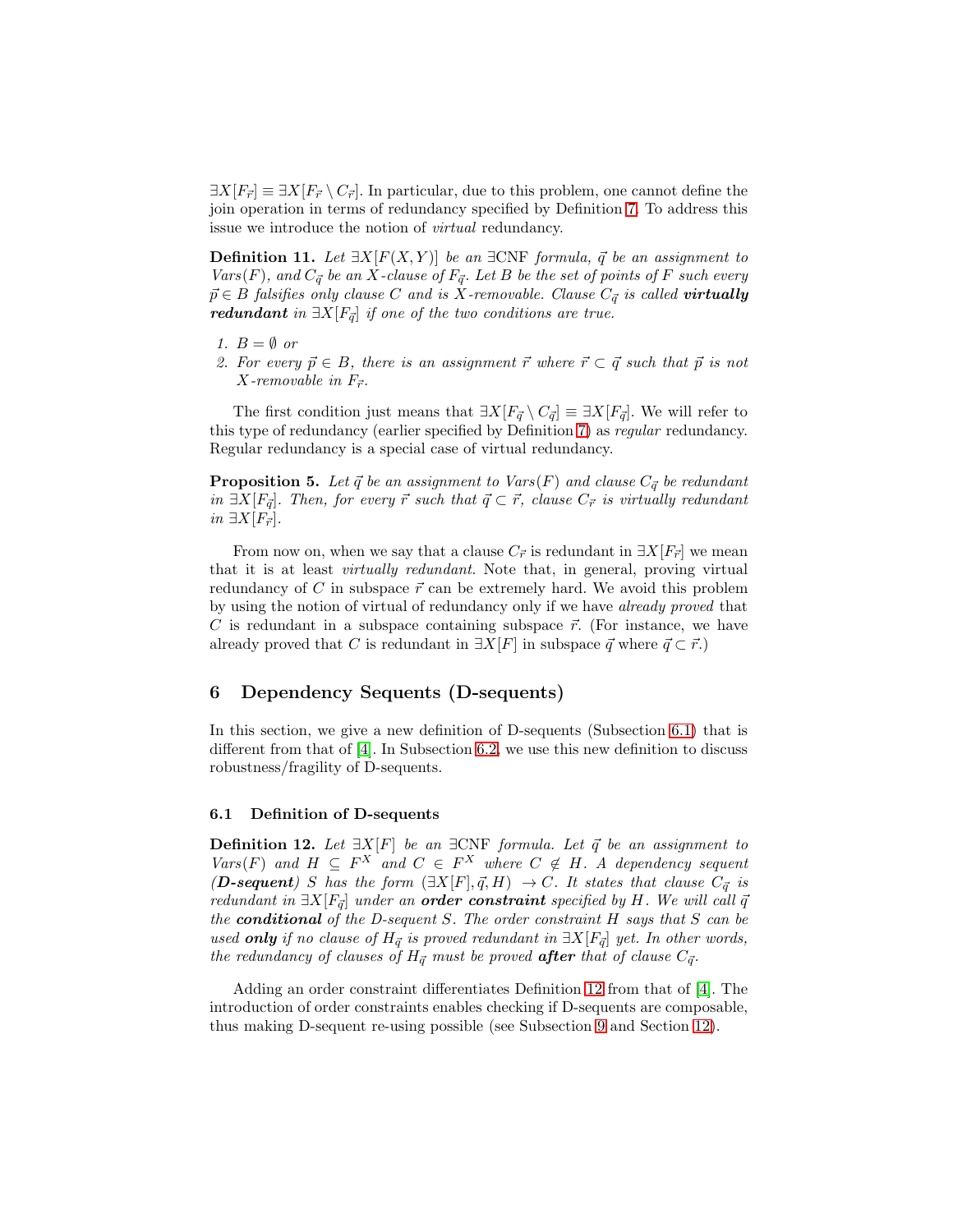*Remark 5.* We will abbreviate D-sequent  $(\exists X[F], \vec{q}, H) \rightarrow C$  to  $(\vec{q}, H) \rightarrow C$  if formula  $\exists X[F]$  is known from the context. We will further reduce  $(\vec{q}, H) \rightarrow C$ to  $\vec{q} \to C$  if  $H = \emptyset$  i.e. if no order constraint is imposed.

There are two ways to produce D-sequents. First, one can generate an "atomic" D-sequent that states a trivial case of redundancy. The three atomic types of D-sequents are presented in Section [7.](#page-7-0) Second, one can use a pair of existing D-sequents to generate a new one by applying a resolution-like operation called join (Section [8\)](#page-8-0).

#### <span id="page-7-2"></span>6.2 Fragile and robust D-sequents

Suppose that a QE algorithm currently explores branch  $\vec{r}$ . Let S' denote Dsequent  $\vec{q} \to C'$  (with an empty order constraint) and S'' denote D-sequent  $(\vec{q}, H) \rightarrow C''$  where  $C' \in H$ . Suppose that S' and S'' have been derived in a branch different from  $\vec{r}$ . Assume that  $\vec{q} \subseteq \vec{r}$  and consider re-using S' and S'' in subspace  $\vec{r}$ . Suppose that first we use  $S'$  to claim redundancy of clause  $C'$ . Note that this violates the order constraint of D-sequent  $S''$  and hence invalidates it.

Since a D-sequent with non-empty order constraint can be invalidated by some other D-sequent used earlier, we will call the former fragile.  $(S''$  is an example of a fragile D-sequent.) Otherwise, we will call a D-sequent robust. D-sequent  $S'$  is an example of a robust D-sequent. Application of a robust Dsequent is not affected by other D-sequents. For instance, D-sequent  $S'$  is still valid after applying D-sequent  $S''$ .

### <span id="page-7-0"></span>7 Atomic D-sequents

In this section we describe D-sequents called atomic. These D-sequents are generated when redundancy of a clause can be trivially proved. Similarly to [\[4\]](#page-14-1), we introduce atomic D-sequents of three kinds. However, in contrast to [\[4\]](#page-14-1), we consider D-sequents specified by Definition [12.](#page-6-2) In particular, we show that Dsequents of the first and third kind are robust whereas D-sequents of the second kind are fragile.

#### <span id="page-7-1"></span>7.1 Atomic D-sequents of the first kind

**Proposition 6.** Let  $\exists X[F]$  be an  $\exists CNF$  and  $C \in F$  and  $v \in Var(S(C))$ . Let assignment  $v = b$  where  $b \in \{0, 1\}$  satisfy C. Then D-sequent  $(v = b) \rightarrow C$  holds. We will refer to it as an atomic D-sequent of the first kind.

*Example 3.* Let  $\exists X[F]$  be an  $\exists CNF$  and  $C = \overline{x}_1 \vee y_5$  be a clause of F. Since C is satisfied by assignments  $x_1 = 0$  and  $y_5 = 1$ , D-sequents  $(x_1 = 0) \rightarrow C$  and  $(y_5 = 1) \rightarrow C$  hold.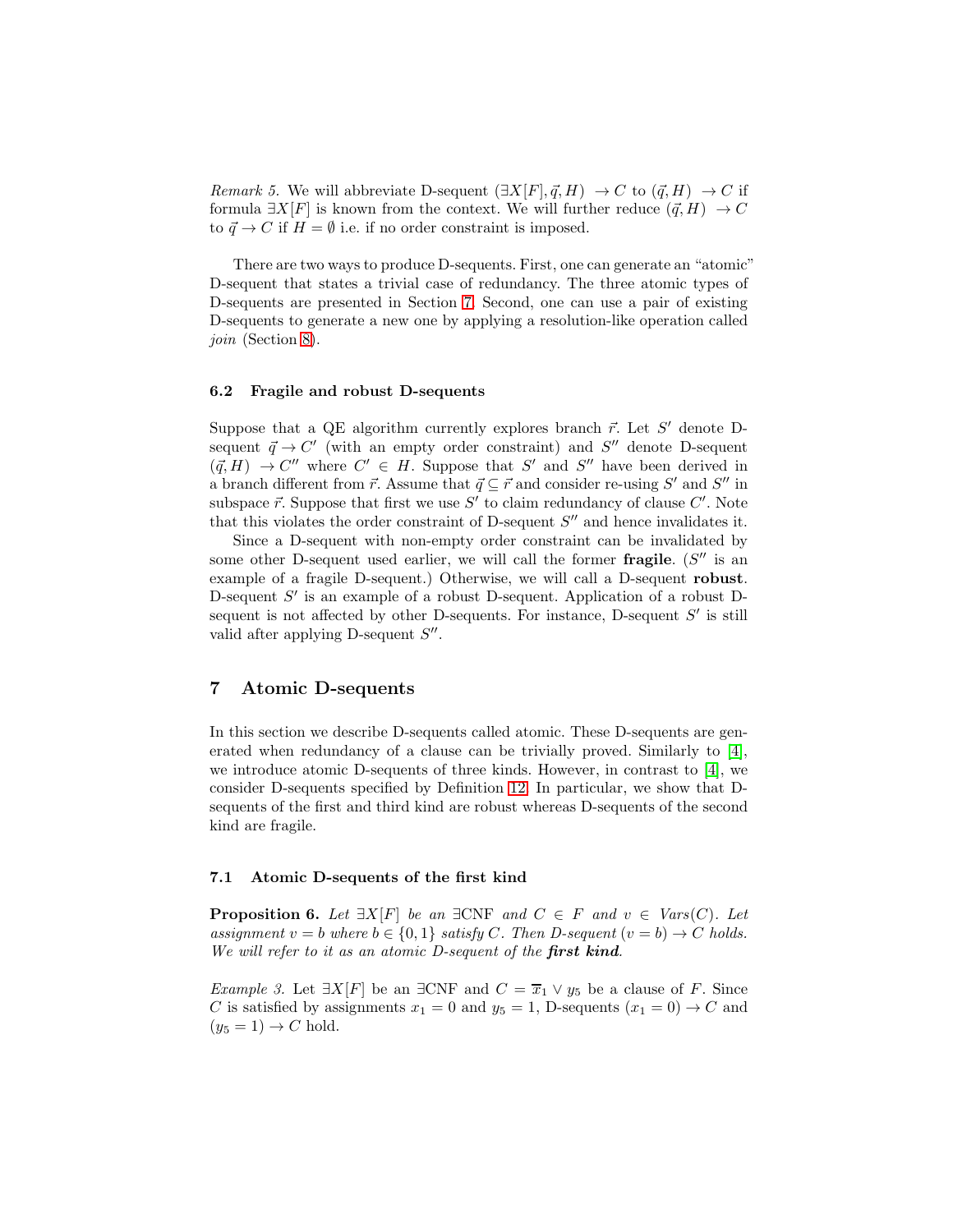#### <span id="page-8-3"></span>7.2 Atomic D-sequents of the second kind

**Proposition 7.** Let  $\exists X[F]$  be an  $\exists CNF$  formula and  $\vec{q}$  be an assignment to Vars(F). Let B, C be two clauses of F. Let  $C_{\vec{q}}$  be an X-clause and  $B_{\vec{q}}$  imply  $C_{\vec{q}}$  (i.e. every literal of  $B_{\vec{q}}$  is in  $C_{\vec{q}}$ ). Then the D-sequent  $(\vec{q}, H) \rightarrow C$  holds where  $H = \{B\}$  if  $B_{\vec{q}}$  is an X-clause and  $H = \emptyset$  otherwise. We will refer to the D-sequent above as an atomic D-sequent of the second kind.

*Example 4.* Let  $\exists X[F]$  be an  $\exists CNF$  formula. Let  $B = y_1 \vee x_2$  and  $C = x_2 \vee \overline{x}_3$ be X-clauses of F. Let  $\vec{q} = (y_1 = 0)$ . Since  $B_{\vec{q}}$  implies  $C_{\vec{q}}$  and the former is an X-clause, the D-sequent  $({\vec q}, {B}) \to C$  holds.

#### 7.3 Atomic D-sequents of the third kind

<span id="page-8-1"></span>To introduce atomic D-sequents of the third kind, we need to make a few definitions.

**Definition 13.** Let  $C'$  and  $C''$  be clauses having opposite literals of exactly one variable  $v \in Vars(C') \cap Vars(C'')$ . The clause C consisting of all literals of C' and  $C''$  but those of v is called the **resolvent** of  $C'$ ,  $C''$  on v. Clause  $C$  is said to be obtained by **resolution** on v. Clauses  $C', C''$  are called **resolvable** on v.

**Definition 14.** A clause  $C$  of a CNF formula  $F$  is called **blocked** at variable v, if no clause of  $F$  is resolvable with  $C$  on v. The notion of blocked clauses was introduced in [\[7\]](#page-14-8).

<span id="page-8-2"></span>**Proposition 8.** Let  $\exists X[F]$  be an  $\exists \text{CNF}$ . Let C be an X-clause of F and  $v \in$  $Vars(C) \cap X$ . Let  $C_1, \ldots, C_k$  be the clauses of F that can be resolved with C on variable v. Let  $\vec{q}$  specify a subspace where the clauses  $C_1, \ldots, C_k$  are redundant. (That is  $C_{\vec{q}}$  is blocked in  $F_{\vec{q}}$  with respect to v.) Then D-sequent  $\vec{q} \to C$  holds. We will refer to it as an atomic D-sequent of the third kind.

Example 5. Let  $\exists X[F(X, Y)]$  be an  $\exists CNF$ . Let  $C_3, C_6, C_8$  be the only clauses of F with variable  $x_5 \in X$  where  $C_3 = x_5 \wedge x_{10}$ ,  $C_6 = \overline{x}_5 \wedge y_1$ ,  $C_8 = \overline{x}_5 \vee y_3 \vee y_5$ . Note that assignment  $y_1 = 1$  satisfies clause  $C_6$ . So the D-sequent  $(y_1 = 1) \rightarrow C_6$  holds. Suppose that a D-sequent  $\vec{r} \to C_8$  holds as well where  $\vec{r} = (y_2 = 0, x_{10} = 1)$ . Since, these D-sequents hold in subspace  $\vec{q} = (y_1 = 1, y_2 = 0, x_{10} = 1)$ , clause  $C_3$  is blocked with respect to variable  $x_5$  in subspace  $\vec{q}$ . From Proposition [8](#page-8-2) it follows that the D-sequent  $\vec{q} \rightarrow C_3$  holds.

# <span id="page-8-0"></span>8 Join Operation

In this section, we describe the operation of joining D-sequents that produces a new D-sequent from two parent D-sequents. In contrast to [\[4\]](#page-14-1), the join operation introduced here is applied to D-sequents with order constraints.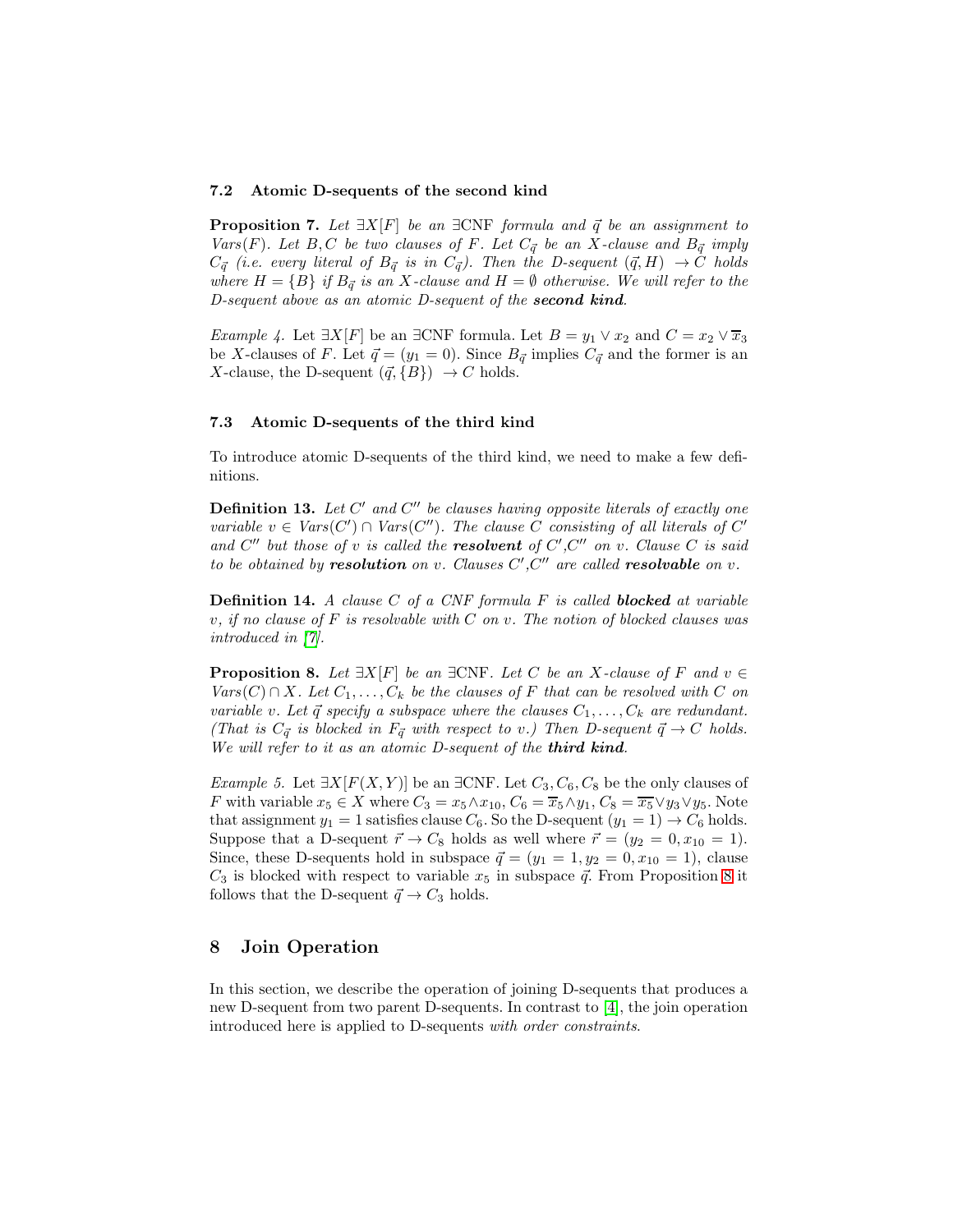**Definition 15.** Let  $\vec{q'}$  and  $\vec{q''}$  be assignments in which exactly one variable  $v \in \mathbb{R}$  $Vars(\vec{q'}) \cap Vars(\vec{q''})$  is assigned different values. The assignment  $\vec{q}$  consisting of all the value assignments of  $\vec{q'}$  and  $\vec{q''}$  but those to v is called the **resolvent** of  $\vec{q'}, \vec{q''}$  on v. Assignments  $\vec{q'}, \vec{q''}$  are called **resolvable** on v.

<span id="page-9-1"></span>**Proposition 9.** Let  $\exists X[F]$  be an  $\exists CNF$  formula for which D-sequents  $(\vec{q'}, H') \rightarrow$ C and  $(q^{\vec{\mu}}, H'') \rightarrow C$  hold. Let  $\vec{q'}$ ,  $\vec{q''}$  be resolvable on  $v \in Vars(F)$  and  $\vec{q}$  be the resolvent of  $\vec{q'}$  and  $\vec{q''}$ . Let  $H = H' \cup H''$ . Then the D-sequent  $(\vec{q}, H) \rightarrow C$  holds.

**Definition 16.** We will say that the D-sequent  $(\vec{q}, H) \rightarrow C$  of Proposition [9](#page-9-1) is produced by **joining D-sequents**  $(\vec{q'}, H') \rightarrow C$  and  $(\vec{q''}, H'') \rightarrow C$  at v.

<span id="page-9-2"></span>Remark 6. Note that the D-sequent  $S$  produced by the join operation has a stronger order constraint than its parent D-sequents. The latter have order constraints H' and H'' in subspaces  $v = 0$  and  $v = 1$ , whereas S has the same order constraint  $H = H' \cup H''$  in either subspace. Due to this "imprecision" of the join operation, a set of D-sequents with conflicting order constraints can still be correct (see Section [9](#page-9-0) and Subsection [11.2\)](#page-12-0).

# <span id="page-9-0"></span>9 Re-usability of D-sequents

To address the problem of D-sequent re-using, we introduce the notion of composability. Informally, a set of D-sequents is composable if the clauses stated redundant individually are also redundant collectively. Robust D-sequents are always composable. So they can be re-used in any context like conflict clauses in SAT-solvers. However, this is not true for fragile D-sequents. Below, we show that such D-sequents are composable if they are consistent. So it is safe to re-use a fragile D-sequent in a subspace  $\vec{q}$ , if it is consistent with the D-sequents already used in subspace  $\vec{q}$ .

**Definition 17.** Assignments  $\vec{q'}$  and  $\vec{q''}$  are called **compatible** if every variable from  $Vars(\vec{q'}) \cap Vars(\vec{q''})$  is assigned the same value.

**Definition 18.** Let  $\exists X[F]$  be an  $\exists CNF$ . A set of D-sequents  $(\vec{q}_1, H_1) \rightarrow C_1, \ldots$  $(\vec{q}_k, H_k) \rightarrow C_k$  is called **composable** if the clauses  $\{C_1, \ldots, C_k\}$  are redundant collectively as well. That is  $\exists X[F] \equiv \exists X[F \setminus \{C_1, \ldots, C_k\}]$  holds in subspace  $\vec{q}$ where  $\vec{q} = \bigcup_{i=1}^{i=k} \vec{q}_i$ .

<span id="page-9-4"></span>**Definition 19.** Let  $\exists X[F]$  be an  $\exists CNF$ . A set of D-sequents  $(\vec{q}_1, H_1)$  →  $C_1, \ldots$ ,  $({\vec q}_k, H_k) \rightarrow C_k$  is called **consistent** if

- every pair of assignments  $\vec{q}_i, \vec{q}_j, 1 \leq i, j \leq k$  is compatible;
- <span id="page-9-3"></span>• there is a total order  $\pi$  over clauses of  $\bigcup_{i=1}^{i=k} H_i \cup \{C_i\}$  that satisfies the order constraints of these D-sequents i.e.  $\forall C \in H_i$ ,  $\pi(C_i) < \pi(C)$  holds where  $i=1,\ldots,k$ .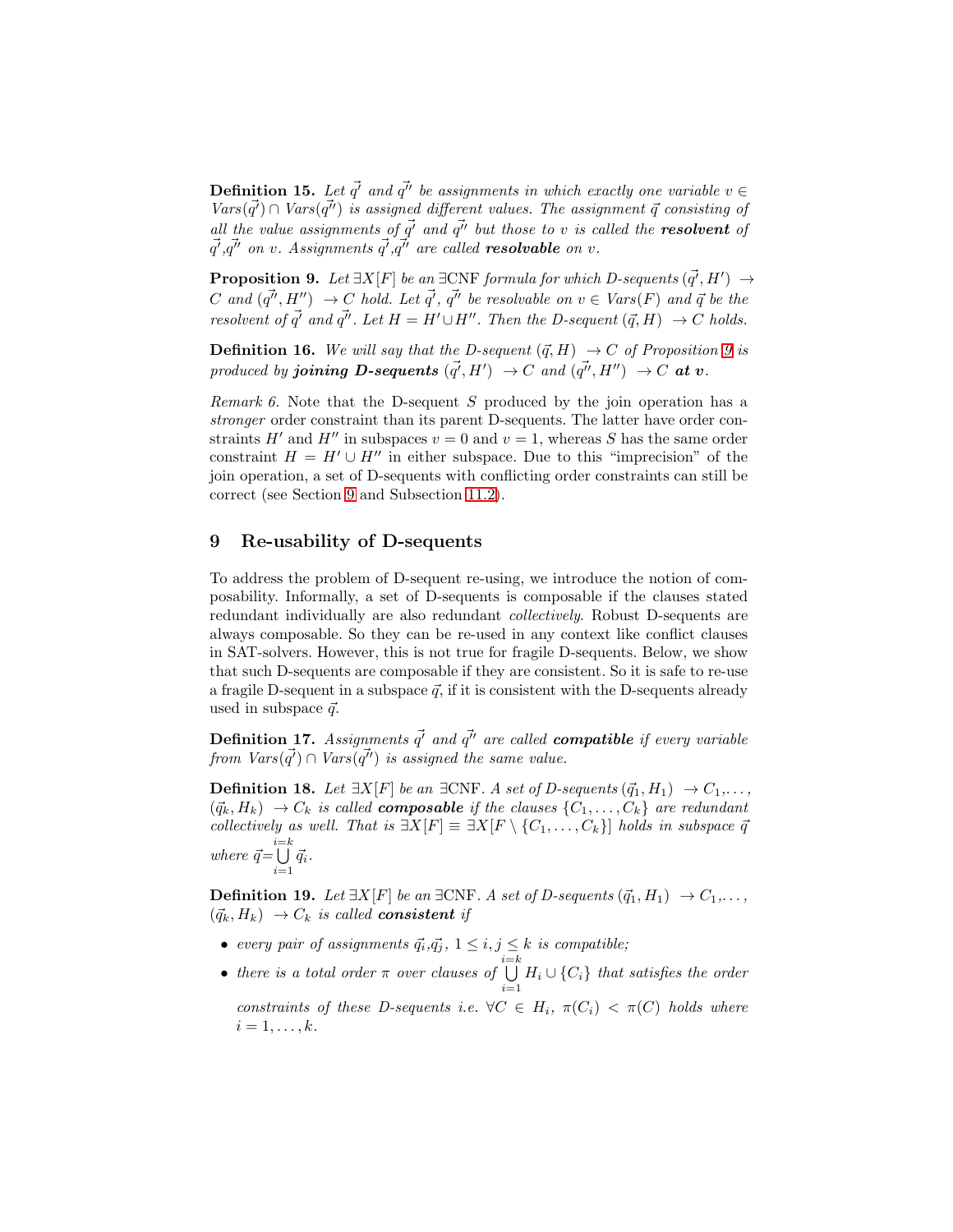**Proposition 10.** Let  $\exists X[F]$  be an  $\exists CNF$ . Let  $(\vec{q}_1, H_1) \rightarrow C_1, \ldots, (\vec{q}_k, H_k) \rightarrow$  $C_k$  be a consistent set of D-sequents. Then these D-sequents are composable and hence clauses  $\{C_1, \ldots, C_k\}$  are collectively redundant in  $\exists X[F]$  in subspace  $\vec{q}$ where  $\vec{q} = \bigcup_{i=1}^{i=k} \vec{q}_i$ .

Remark 7. The fact that D-sequents  $S_1, \ldots, S_k$  are inconsistent does not necessarily mean that these D-sequents are not composable. As we mentioned in Remark [6,](#page-9-2) as far as order constraints are concerned, the join operation is not "precise". This means that if the D-sequents above are obtained by applying the join operation, their order-inconsistency may be artificial. An example of that is the QE procedure called  $DCDS$  [\[4\]](#page-14-1). As we explain in Subsection [11.2,](#page-12-0) if one uses the new definition of D-sequents (i.e. Definition [12\)](#page-6-2), the D-sequents produced by DCDS are, in general, inconsistent. However, DCDS is provably correct [\[6\]](#page-14-7).

Remark 8. Let  $\exists X[F(X, Y)]$  be an  $\exists CNF$  and  $R(X, Y)$  be the set of clauses added to F by a QE-solver. Let  $F^X \cup R^X = \{C_1, \ldots, C_k\}$  (i.e. the latter is the set of all X-clauses of  $F \cup R$ ). This QE-solver terminates when the set<sup>[9](#page-10-0)</sup>  $R \setminus R^X$  is sufficient to derive consistent D-sequents  $(\exists X[F \wedge R], \emptyset, H_1) \rightarrow C_1$ , ...,  $(\exists X[F \wedge R], \emptyset, H_k) \rightarrow C_k$ . From Proposition [10](#page-9-3) it follows, that all X-clauses can be dropped from  $\exists X[F \wedge R]$ . The resulting formula  $F^*(Y)$  consisting of clauses of  $F \cup R \setminus \{C_1, \ldots, C_k\}$  is logically equivalent to  $\exists X[F]$ .

# <span id="page-10-3"></span>10 Two Useful Transformations Of D-sequents

In this section, we describe two transformations that are useful for a QE-solver based on the machinery of D-sequents. Since a QE-solver has to add new clauses once in a while, D-sequents of different branches are, in general, computed with respect to different formulas. In Subsection [10.1,](#page-10-1) we describe a transformation meant for "aligning" such D-sequents. In Subsection [10.2,](#page-11-1) we describe a transformation meant for relaxing the order constraint of a D-sequent. In Section [12,](#page-13-0) this transformation is used to generate a consistent set of D-sequents.

#### <span id="page-10-1"></span>10.1 D-sequent alignment

According to Definition [12,](#page-6-2) a D-sequent holds with respect to a particular ∃CNF formula  $\exists X[F]$ . Proposition [11](#page-10-2) shows that this D-sequent also holds after adding to  $F$  implied clauses.

<span id="page-10-2"></span>**Proposition 11.** Let D-sequent  $(\exists X[F], \vec{q}, H) \rightarrow C$  hold and R be a CNF formula implied by F. Then D-sequent  $(\exists X[F \wedge R], \vec{q}, H) \rightarrow C$  holds too.

Proposition [11](#page-10-2) is useful in aligning D-sequents derived in different branches. Suppose that  $(\exists X[F], \vec{q'}, H') \rightarrow C$  is derived in the current branch of the search tree where the last assignment is  $v = 0$ . Suppose that  $(\exists X [F \wedge R], \vec{q''}, H'') \rightarrow C$ 

<span id="page-10-0"></span><sup>&</sup>lt;sup>9</sup> This set consists of the clauses of R that depend *only* on variables of Y.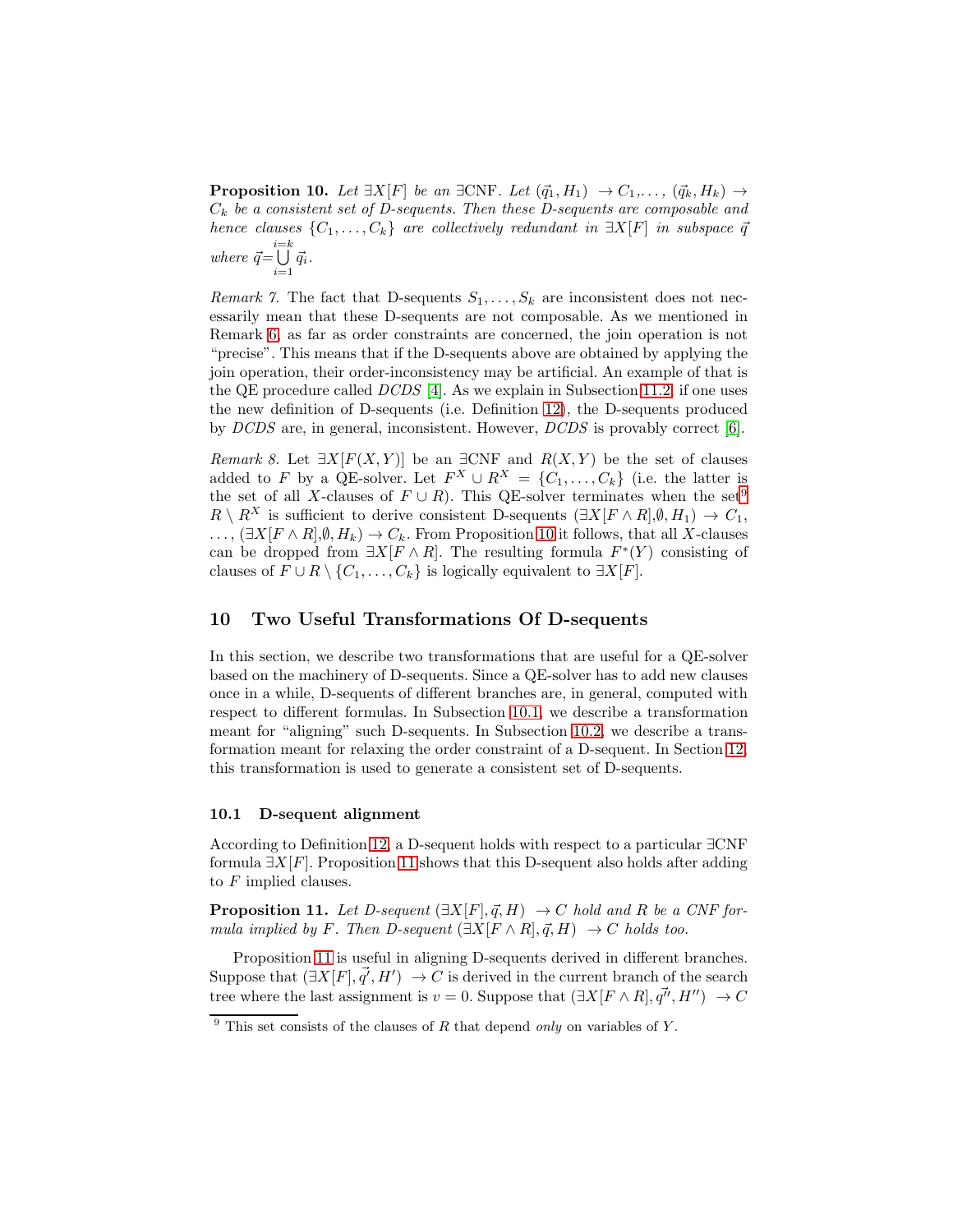is derived after flipping the value of v from 0 to 1. Here  $R$  is the set of clauses implied by  $F$  that has been added to  $F$  before the second D-sequent was derived. One cannot apply the join operation to these D-sequents because they are computed with respect to different formulas. Proposition [11](#page-10-2) allows one to replace  $(\exists X[F], \vec{q'}, H') \rightarrow C$  with  $(\exists X[F \wedge R], \vec{q'}, H') \rightarrow C$ . The latter can be joined with  $(\exists X[F \wedge R], \vec{q''}, H'') \rightarrow C$  at variable v.

#### <span id="page-11-1"></span>10.2 Making a D-sequent more robust

In this subsection, we give two propositions showing how one can make a Dsequent S more robust. Proposition [12](#page-11-2) introduces a transformation that removes a clause from the order constraint of S possibly adding to the latter some other clauses. Proposition [13](#page-11-3) describes a scenario where by repeatedly applying this transformation one can remove a clause from the order constraint of S without adding any other clauses.

<span id="page-11-2"></span>**Proposition 12.** Let  $\exists X[F]$  be an  $\exists CNF$ . Let  $(\vec{q'}, H') \rightarrow C'$  and  $(\vec{q''}, H'') \rightarrow C''$ be two D-sequents forming a consistent set (see Definition [19\)](#page-9-4). Let C" be in H'. Then D-sequent  $(\vec{q}, H) \rightarrow C'$  holds where  $\vec{q} = \vec{q'} \cup \vec{q''}$  and  $H = (H' \setminus \{C''\}) \cup H''$ .

<span id="page-11-3"></span>**Proposition 13.** Let  $\exists X[F]$  be an  $\exists CNF$  and  $(\vec{q}_1, H_1) \rightarrow C_1, \ldots, (\vec{q}_k, H_k) \rightarrow C_k$ be consistent D-sequents where  $H_i \subseteq \{C_1, \ldots, C_k\}, i = 1, \ldots, k$ . Assume, for the sake of simplicity, that the numbering order is consistent with the order constraints. Let  $C_m$  be in  $H_i$ . Then, by repeatedly applying the transforma-tion of Proposition [12,](#page-11-2) one can produce D-sequent  $({\vec q}, H_i \setminus {C_m}) \rightarrow C_i$  where  $\vec{q}_i \subseteq \vec{q} \subseteq \vec{q}_i \cup \bigcup_{j=m}^{j=k} \vec{q}_j.$ 

# <span id="page-11-0"></span>11 Recalling DCDS

In [\[4\]](#page-14-1), we described a QE algorithm called DCDS (Derivation of Clause D-Sequents) that did not re-use D-sequents. We Recall DCDS in Subsections [11.1](#page-11-4) and [11.2.](#page-12-0)

### <span id="page-11-4"></span>11.1 A brief description of DCDS

The pseudocode of  $DCDS$  is given<sup>[10](#page-11-5)</sup> in Fig. [1.](#page-12-1)  $DCDS$  uses the old definition of a D-sequent lacking an order constraint. DCDS accepts three parameters: formula  $\exists X[F]$  (denoted as  $\Phi$ ), the current assignment  $\vec{q}$  and the set of active D-sequents  $\Omega$ . (If an X-clause of F is proved redundant in subspace  $\vec{q}$ , this fact is stated by a D-sequent. This D-sequent is called active). DCDS returns the final formula

<span id="page-11-5"></span> $10$  For the sake of simplicity, Figure [1](#page-12-1) gives a very abstract view of  $DCDS$ . For instance, we omit the lines of code where new clauses are generated. Our objective here is just to show the part of DCDS where D-sequents are involved. A more detailed description of DCDS can be found in [\[4\]](#page-14-1).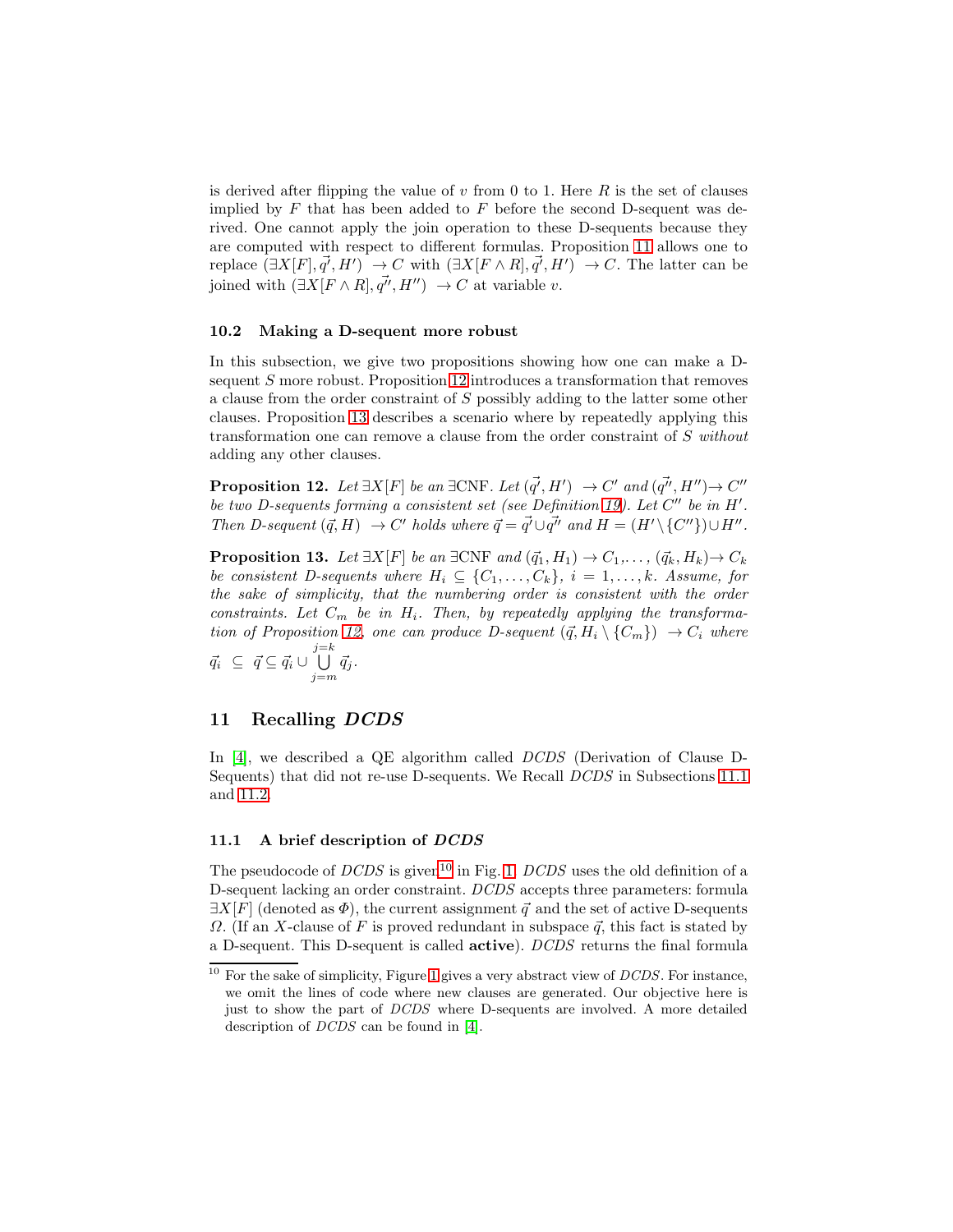$\exists X[F]$  (where F consists of the initial clauses and derived clauses implied by F) and the set  $\Omega$  of current active D-sequents.  $\Omega$  has an active D-sequent for every X-clause of  $F$ . The conditional of this D-sequent is a subset of  $\vec{q}$ . In the first call of DCDS, the initial formula  $\exists X[F]$  is used and  $\vec{q}$  and  $\Omega$  are empty sets.

DCDS starts with examining the X-clauses whose redundancy is not proved yet. Namely, DCDS checks if the redundancy of such clauses can be established by atomic D-sequents (line 1) introduced in Section [7.](#page-7-0) If all X-clauses are proved redundant, DCDS terminates returning the current formula  $\exists X[F]$  and the current set of active D-sequents (lines 2-3). Otherwise, DCDS moves to the branching part of the algorithm (lines 4-9).

- $//$  Φ denotes  $\exists X[F]$
- //  $\vec{q}$  is an assignment to  $Vars(F)$
- $// \Omega$  denotes the current set of active
- // D-sequents

 $DCDS(\Phi,\vec{q},\Omega)$ {

- 1  $\Omega := \Omega \cup AtomDseqs(\Phi, \vec{q}, \Omega)$
- 2 if  $(EveryX clauseRedund(\Phi, \Omega))$
- 3 return $(\Phi, \Omega)$
- - - - - - - 4  $v := PickVar(F, \vec{q}, \Omega)$
- 5  $(\Phi, \Omega_0) := DCDS(\Phi, \vec{q} \cup \{v = 0\}, \Omega)$
- 6  $\Omega := DropInvalid(\Omega_0, v)$
- 7  $(\Phi, \Omega_1) := DCDS(\Phi, \vec{q} \cup \{v = 1\}, \Omega)$
- 8  $\Omega := \text{JoinDseqs}(\Phi, v, \Omega_0, \Omega_1)$

9 return $(\Phi, \Omega)$ }

<span id="page-12-1"></span>Fig. 1. DCDS procedure

First,  $DCDS$  picks a variable v to branch on (line 4). Then it explores the branch  $\vec{q} \cup \{v = 0\}$  (line 5). The set  $\Omega_0$  returned in this branch, in general, contains D-sequents whose conditionals include assignment  $v = 0$ . These D-sequents are invalid in branch  $v = 1$ and so they are discarded (line 6). After that DCDS explores branch  $\vec{q} \cup \{v = 1\}$ (line 7) returning a set of D-sequents  $\Omega_1$ . Then *DCDS* generates a set of Dsequents  $\Omega$  whose conditionals do not depend on v (line 8). Set  $\Omega$  consists of two parts. The first part comprises of the D-sequents of  $\Omega_0$  that do not depend on v. The second part consists of the D-sequents obtained by joining Dsequents of  $\Omega_0$  and  $\Omega_1$  that do depend

on v. Finally, DCDS terminates returning  $\exists X[F]$  and  $\Omega$ .

#### <span id="page-12-0"></span>11.2 Correctness of DCDS

As we mentioned above, DCDS is based on D-sequents where no order constraints are used. So, DCDS cannot check if adding a new D-sequent to the current set of active D-sequents brings in order-inconsistency. Hence re-using D-sequents may lead to incorrect results. For that reason, DCDS just discards the parent D-sequents after the join operation.

An interesting feature of DCDS is as follows. Assume that one uses the new definition of D-sequents. That is one adds an order constraint for an atomic D-sequent of the second kind (see Subsection [7.2\)](#page-8-3) and takes the union of order constraints when performing the join operation (see Section [8\)](#page-8-0). Since, in general, the order in which X-clauses are proved redundant in branches  $v = 0$  and  $v = 1$ is different, the set of D-sequents obtained by the *JoinDseqs* procedure may be inconsistent. However,  $DCDS$  is provably correct<sup>[11](#page-12-2)</sup>. So, the inconsistency of D-

<span id="page-12-2"></span> $11$  In [\[6\]](#page-14-7), we proved the correctness of a similar algorithm. This proof applies to *DCDS*.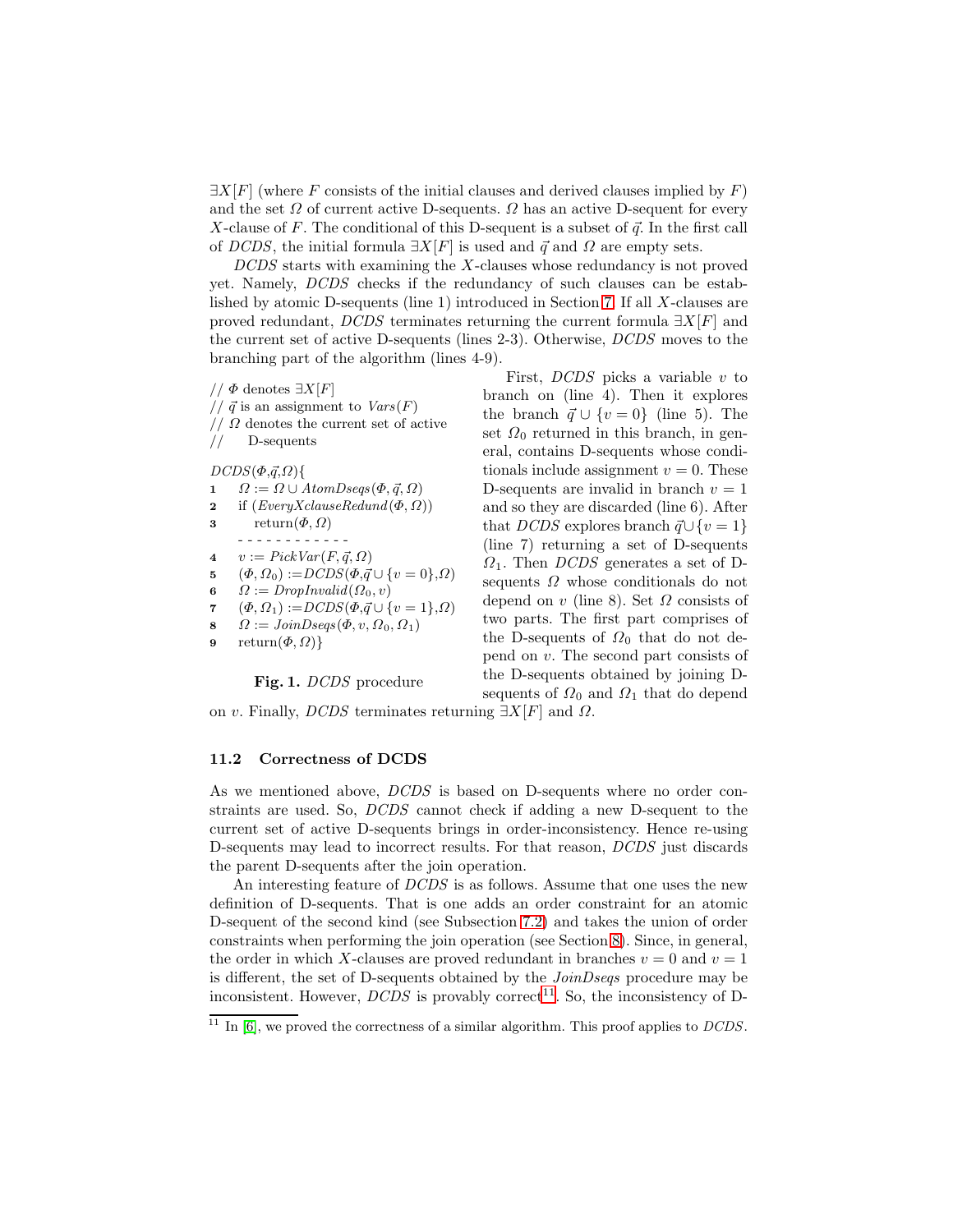sequents produced by *JoinDseqs* is "artificial" and caused by the imprecision of the joint operation (see Remark [6\)](#page-9-2).

# <span id="page-13-0"></span>12 Introducing  $DCDS^+$

In this section, we describe a modification of  $DCDS$  that re-uses D-sequents. We will refer to it as  $DCDS^+$ . The pseudocode of  $DCDS^+$  is shown in Fig. [2.](#page-13-1) In comparison to DCDS, DCDS<sup>+</sup> has one more input parameter: a set  $\Psi$  of D-sequents stored to re-use. The four lines where  $DCDS^+$  behaves differently from DCDS are marked with an asterisk.

//  $\Phi$  denotes  $\exists X[F]$ //  $\vec{q}$  is an assignment to  $Vars(F)$  $// \Omega$  denotes the current set of active // D-sequents  $//$   $\Psi$  denotes the set of stored D-sequents  $DCDS^{+}(\Phi,\vec{q},\Omega,\Psi)$ {  $1^*$   $\Omega := \Omega \cup ReuseDseqs(\Phi, \vec{q}, \Psi, \Omega)$  $2^*$   $\Omega := \Omega \cup AtomDseqs(\Phi, \vec{q}, \Omega)$ 3 if  $(EveryX clauseRedund(\Phi, \Omega))$ 4 return $(\Phi, \Omega, \Psi)$ - - - - - - - - - - - - 5  $v := PickVar(F, \vec{q}, \Omega)$ 

6  $(\Phi, \Omega_0, \Psi) := DCDS^{+}(\Phi, \vec{q} \cup (v = 0), \Omega, \Psi)$ 

7  $\Omega := DropInvalid(\Omega_0, v)$ 

- 8  $(\Phi, \Omega_1, \Psi) := DCDS^{+}(\Phi, \vec{q} \cup (v = 1), \Omega, \Psi)$
- $9^*$   $\Omega := \text{JoinDseqs}^+(\Phi, v, \Omega_0, \Omega_1)$
- 10\*  $\Psi := \Psi \cup DesesToStore(\Omega)$
- 11 return $(\Phi, \Omega, \Psi)$

<span id="page-13-1"></span>Fig. 2.  $DCDS^+$  procedure

 $JoinDseqs^{+}(\Phi, v, \Omega_0, \Omega_1)$ { 1  $\Omega := \mathit{SymmDseqs}(\Omega_0)$ 2  $G := \text{FormXcls}(\Omega_0 \setminus \Omega)$ 3 foreach  $(C \in G)$  { 4  $(S_0, S_1) := ExtrDeses(\Omega_0, \Omega_1, C)$ 5  $S := join(S_0, S_1, v)$ 6 if  $(incons(\Omega \cup \{S\}))$ 7  $S := FixDseq(S, \Omega, \Omega_0, \Omega_1)$ 8  $\Omega := \Omega \cup \{S\}$ 9 return $(\Omega)$ ;}

<span id="page-13-2"></span>Fig. 3.  $JoinDseqs^{+}$  procedure

The difference between  $DCDS^+$ and DCDS is as follows. First,  $DCDS^+$  uses the new definition of D-sequents and thus keeps track of order constraints. (In particular,  $DCDS^+$  stores order constraints when generating the atomic D-sequents of the second kind. For that reason, line 2 is marked with an asterisk.) Second,  $DCDS^+$ tries to re-use D-sequents stored in  $\Psi$ . Namely, if an X-clause C is not proved redundant yet,  $DCDS^+$ checks if there is a D-sequent of  $\Psi$ a) that states redundancy of  $C$ ; b) whose conditional  $\vec{r}$  satisfies  $\vec{r} \subseteq$  $\vec{q}$  and c) whose order constraint is consistent with those of active D-sequents. Third,  $DCDS^+$  stores some of new D-sequents obtained by the join operation (line 10). The final difference between  $DCDS^+$ 

and DCDS is as follows. As we mentioned in Subsection [11.2,](#page-12-0) merging results of the two branches by the JoinDseqs procedure of DCDS may produce a set of inconsistent D-sequents. If no D-sequents are re-used, as in DCDS, this inconsistency does not mean that the D-sequents of this set are not composable (see Subsection [11.2\)](#page-12-0). However, re-using D-sequents, as it is done in  $DCDS^+$ , may produce inconsistent D-sequents that are indeed not composable. For that reason, in  $DCDS^+$ ,

a modification of  $JoinDseqs$  called  $JoinDseqs<sup>+</sup>$  is used.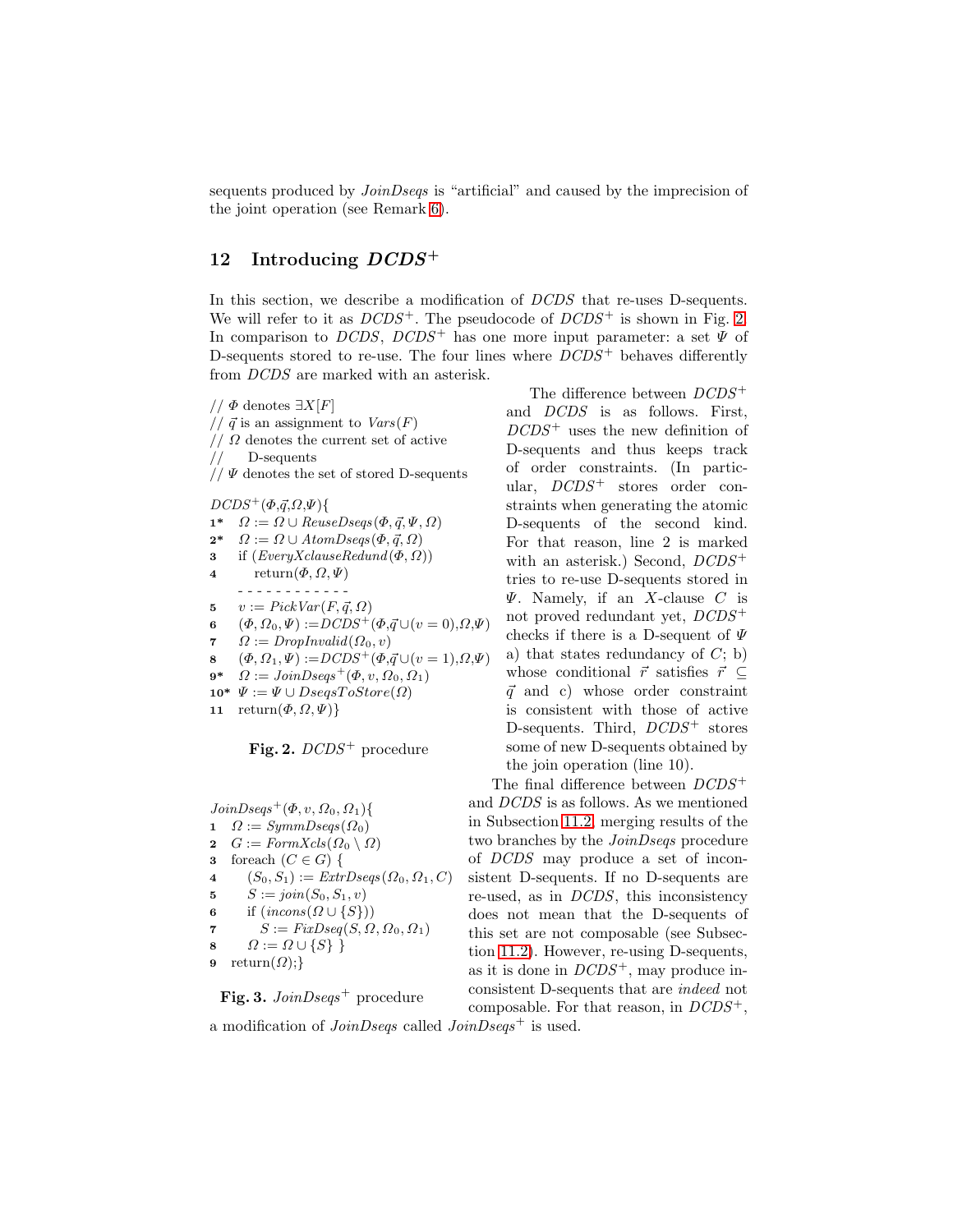The pseudocode of  $JoinDseqs^+$  is shown in Fig. [3.](#page-13-2) The objective of  $JoinDseqs^+$ is to generate a set of *consistent* D-sequents that do not depend on variable  $v$ . The resulting D-sequents are accumulated in  $\Omega$ . JoinDseqs<sup>+</sup> starts by initializing  $\Omega$  with the D-sequents that are already symmetric in  $v$  i.e. their conditionals do not contain an assignment to variable v. Then  $JoinDseqs<sup>+</sup>$  forms the set G of  $X$ -clauses whose D-sequents are asymmetric in  $v$ .

The main part of  $JoinDseqs$ <sup>+</sup> consists of a loop (lines 3-8) where, for every clause  $C$  of  $G$ , a D-sequent whose conditional is symmetric in  $v$  is built. First,  $JoinDseqs^{+}$  extracts D-sequents  $S_0$  and  $S_1$  of clause C and joins them at variable v to produce a D-sequent S (lines 4-5). If the D-sequents of  $\Omega$  become inconsistent after adding S,  $JoinDseqs^{+}$  calls  $FixDseq$  to produce a D-sequent S that preserves the consistency of  $\Omega$ . Proposition [13](#page-11-3) shows that it is always possible. Namely, one can always relax the order constraints of  $S_0$  and  $S_1$  thus relaxing that of S. In particular, one can totally eliminate order constraints of  $S_0$  and  $S_1$ , which makes them (and hence S) robust.

# References

- <span id="page-14-4"></span><span id="page-14-3"></span>1. E. Goldberg. Equivalence checking by logic relaxation. In FMCAD-16, pages 49–56, 2016.
- 2. E. Goldberg. Property checking without invariant generation. Technical Report arXiv:1602.05829 [cs.LO], 2016.
- <span id="page-14-1"></span><span id="page-14-0"></span>3. E. Goldberg and P. Manolios. Quantifier elimination by dependency sequents. In FMCAD-12, pages 34–44, 2012.
- 4. E. Goldberg and P. Manolios. Quantifier elimination via clause redundancy. In FMCAD-13, pages 85–92, 2013.
- <span id="page-14-2"></span>5. E. Goldberg and P. Manolios. Partial quantifier elimination. In Proc. of HVC-14, pages 148–164. Springer-Verlag, 2014.
- <span id="page-14-7"></span>6. E. Goldberg and P. Manolios. Quantifier elimination by dependency sequents. Formal Methods in System Design, 45(2):111–143, 2014.
- <span id="page-14-8"></span>7. O. Kullmann. New methods for 3-sat decision and worst-case analysis. Theor. Comput. Sci., 223(1-2):1–72, 1999.
- <span id="page-14-6"></span><span id="page-14-5"></span>8. J. Marques-Silva and K. Sakallah. Grasp – a new search algorithm for satisfiability. In ICCAD-96, pages 220–227, 1996.
- 9. M. Moskewicz, C. Madigan, Y. Zhao, L. Zhang, and S. Malik. Chaff: engineering an efficient sat solver. In DAC-01, pages 530–535, New York, NY, USA, 2001.

# Appendix

The appendix contains proofs of the propositions listed in the paper. We also give proofs of lemmas used in the proofs of propositions.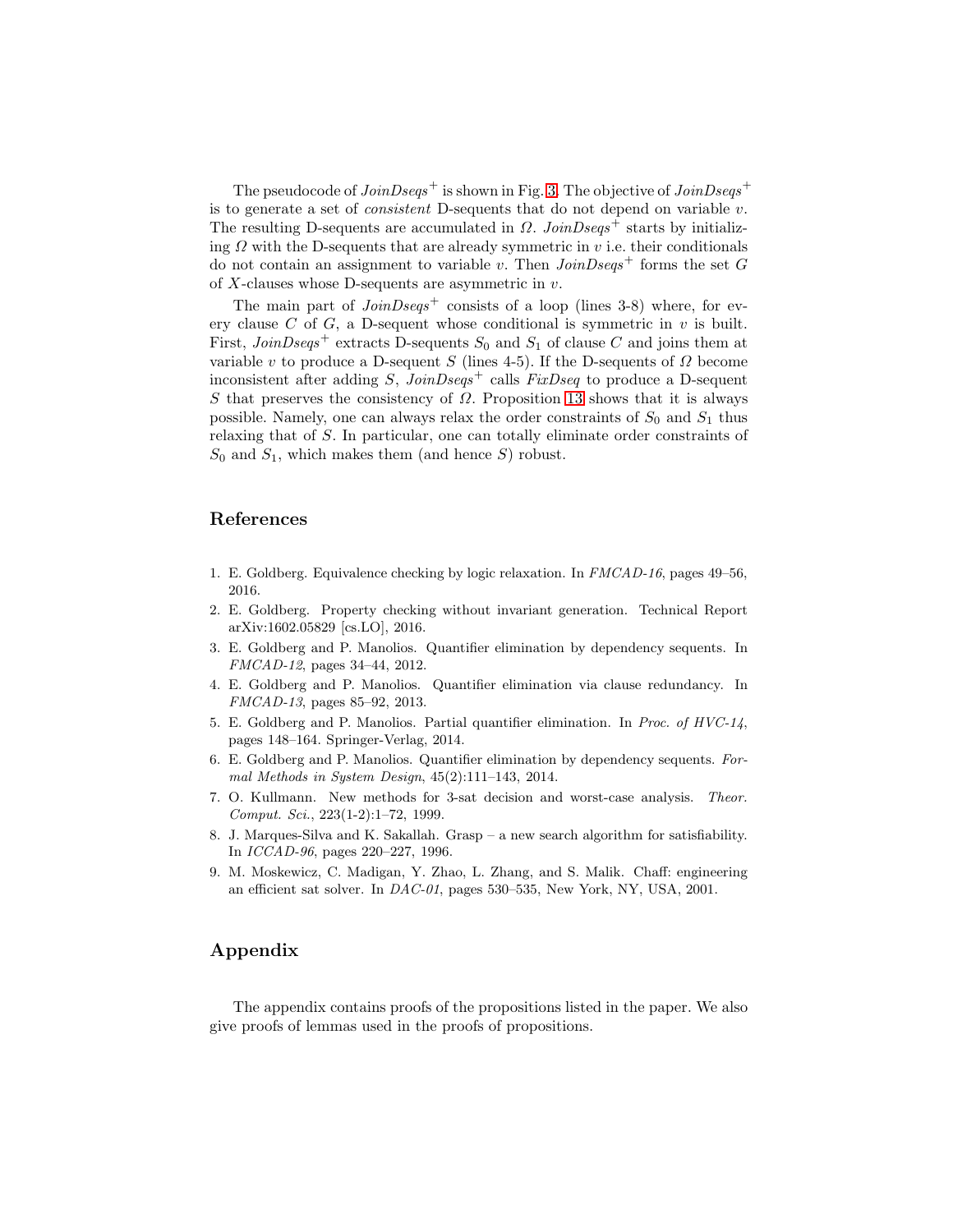# Propositions of Section [3:](#page-3-0) Clause Redundancy And Boundary Points

**Proposition 1.** A Z-boundary point  $\vec{p}$  of  $F(X, Y)$  is removable in  $\exists X[F]$ , iff one cannot turn  $\vec{p}$  into an assignment satisfying F by changing only the values of variables of X.

*Proof: If part.* Assume the contrary. That is  $\vec{p}$  is not removable while no satisfying assignment can be obtained from  $\vec{p}$  by changing only values of variables of X. Let C be the clause consisting of all variables of Y and falsified by  $\vec{p}$ . Since  $\vec{p}$  is not removable, clause C is not implied by F. This means that there is an assignment  $\vec{s}$  that falsifies C and satisfies F. By construction,  $\vec{s}$  and  $\vec{p}$  have identical assignments to variables of Y. Thus,  $\vec{s}$  can be obtained from  $\vec{p}$  by changing only values of variables of  $X$  and we have a contradiction.

Only if part. Assume the contrary. That is  $\vec{p}$  is removable but one can obtain an assignment  $\vec{s}$  satisfying F from  $\vec{p}$  by changing only values of variables of X. Since  $\vec{p}$  is removable, there is a clause C that is implied by F and falsified by  $\vec{p}$  and that depends only of variables of Y. Since  $\vec{s}$  and  $\vec{p}$  have identical assignments to variables of Y, point  $\vec{s}$  falsifies C. However, since  $\vec{s}$  satisfies F, this means that C is not implied by F and we have a contradiction.  $\square$ 

**Proposition 2.** Let  $F(X, Y)$  be a CNF formula where  $F^X \neq \emptyset$  (see Defini-tion [6\)](#page-3-4). Let G be a non-empty subset of  $F^X$ . The set G is not redundant in  $\exists X[F]$  iff there is a Z-boundary point  $\vec{p}$  of F such that a) every clause falsified by  $\vec{p}$  is in G and b)  $\vec{p}$  is X-removable in F.

*Proof:* Let H denote  $F \setminus G$ . Given a point  $\vec{p}$ , let  $(\vec{x}, \vec{y})$  specify the assignments of  $\vec{p}$  to the variables of X and Y respectively.

If part. Assume the contrary, i.e., there is an X-removable point  $\vec{p}=(\vec{x},\vec{y})$  of F but G is redundant in  $\exists X[F]$  and so  $\exists X[F] \equiv \exists X[H]$ . Since  $\vec{p}$  is a boundary point,  $F(\vec{p}) = 0$ . Since  $\vec{p}$  is removable,  $(\exists X[F])_{\vec{y}} = 0$ . On the other hand, since  $\vec{p}$  falsifies only clauses of G it satisfies H. Hence  $(\exists X[H])_{\vec{y}} = 1$  and  $(\exists X[F])_{\vec{y}} \neq (\exists X[H])_{\vec{y}}$ , which leads to a contradiction.

Only if part. Assume the contrary, i.e., set  $G$  is not redundant (and hence  $\exists X[F] \not\equiv \exists X[H]$  and there does not exist an X-removable Z-boundary point of F falsifying only clauses of G. Let  $\vec{y}$  be an assignment to Y such that  $(\exists X[F])_{\vec{y}} \neq (\exists X[H])_{\vec{y}}$ . Consider the following two cases.

- $(\exists X[F])_{\vec{y}} = 1$  and  $(\exists X[H])_{\vec{y}} = 0$ . Then there exists an assignment  $\vec{x}$  to X such that  $(\vec{x}, \vec{y})$  satisfies F. Since every clause of H is in F, formula H is also satisfied by  $\vec{p}$ . So we have a contradiction.
- $(\exists X[F])_{\vec{y}} = 0$  and  $(\exists X[H])_{\vec{y}} = 1$ . Then there exists an assignment  $\vec{x}$  to variables of X such that  $(\vec{x}, \vec{y})$  satisfies H. Since  $F_{\vec{y}} \equiv 0$ , point  $(\vec{x}, \vec{y})$  falsifies F. Since  $H(\vec{p}) = 1$ ,  $(\vec{x}, \vec{y})$  is a Z-boundary point of F that falsifies only clauses of G. Since  $F_{\vec{y}} \equiv 0$ ,  $(\vec{x}, \vec{y})$  is an X-removable Z-boundary point of F, which leads to a contradiction.  $\Box$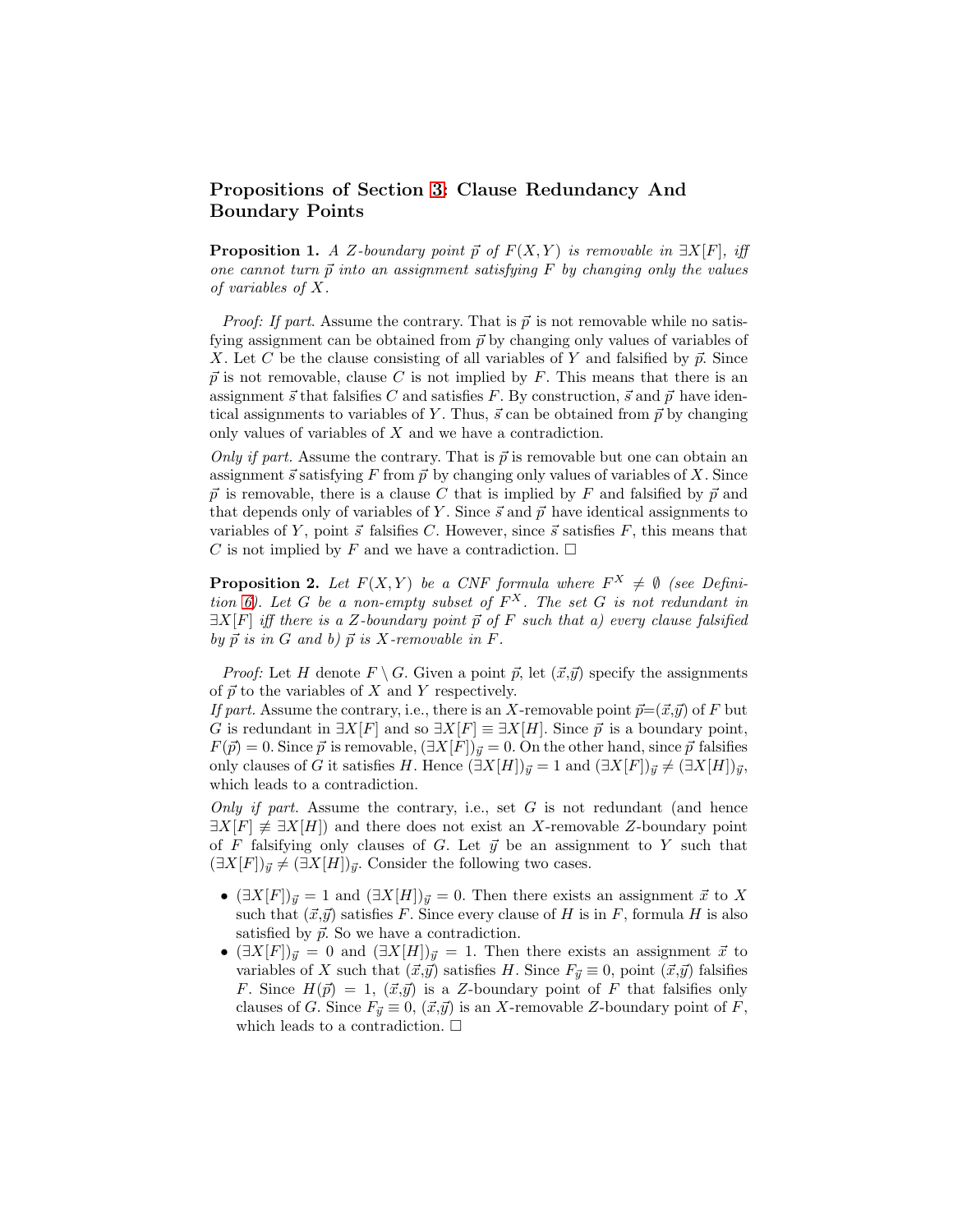# Propositions of Section [4:](#page-4-0) Quantifier Elimination By Branching

**Proposition 3.** Let  $\exists X[F(X, Y)]$  be an  $\exists CNF$  and  $\vec{q}$  be an assignment to Vars(F). Let  $\vec{p}$  be a Z-boundary point of F where  $\vec{q} \subseteq \vec{p}$  and  $Z \subseteq X$ . Then if  $\vec{p}$  is removable *in*  $\exists X[F]$  *it is also removable in*  $\exists X[F_{\vec{q}}]$ *.* 

*Proof:* Assume the contrary. That is  $\vec{p}$  is removable in  $\exists X[F]$  but is not removable in  $\exists X[F_{\vec{q}}]$ . The fact that  $\vec{p}$  is removable in  $\exists X[F]$  means that there is a clause C implied by  $F$  and falsified by  $\vec{p}$  that consists only of variables of Y. Since  $\vec{p}$  is not removable in  $\exists X[F_{\vec{q}}]$ , from Proposition [1](#page-4-4) it follows that an assignment  $\vec{s}$  satisfying  $F_{\vec{q}}$  can be obtained from  $\vec{p}$  by changing only values of variables of  $X \setminus Vars(\vec{q})$ . By construction,  $\vec{p}$  and  $\vec{s}$  have identical assignments to variables of Y. So  $\vec{s}$  has to falsify C. On the other hand, by construction,  $\vec{q} \subseteq \vec{s}$ . So, the fact that  $\vec{s}$  satisfies  $F_{\vec{q}}$  implies that  $\vec{s}$  satisfies  $F$  too. Since  $\vec{s}$  falsifies  $C$ and satisfies F, clause C is not implied by F and we have a contradiction.  $\Box$ 

**Proposition 4.** Let  $\exists X[F(X, Y)]$  be an  $\exists CNF$  and  $H \subset F^X$  be redundant in  $\exists X[F]$ . Let an X-clause C of  $F \setminus H$  be redundant in  $\exists X[F \setminus H]$ . Then  $H \cup \{C\}$ is redundant in  $\exists X[F]$ .

*Proof:* Denote  $H \cup \{C\}$  as  $H'$ . Assume the contrary, i.e.  $H'$  is not redundant in  $\exists X[F]$ . Then, from Proposition [2,](#page-4-3) it follows that F has an X-removable boundary  $\vec{p}$  such that every clause falsified by  $\vec{p}$  is in H'. Denote as H'' the subset of clauses of  $H'$  falsified by  $\vec{p}$ . Let us consider the two possible cases.

- Clause C is not in  $H''$ . In this case,  $H''$  is a subset of H and the existence of  $\vec{p}$  means that H is not redundant in  $\exists X[F]$ . So we have a contradiction.
- Clause C is in H''. Redundancy of C in  $\exists X[F \setminus H]$  means that one can turn  $\vec{p}$  into an assignment  $\vec{s}$  satisfying  $F \setminus H$  by flipping values of variables from X. Since  $\vec{p}$  is X-removable,  $\vec{s}$  falsifies F. The only clauses of F falsified by  $\vec{s}$ are those of H. Since  $\vec{p}$  and  $\vec{s}$  have identical values assigned to Y, point  $\vec{s}$  is X-removable as well. Then the existence of  $\vec{s}$  means that H is not redundant in  $\exists X[F]$  and we have a contradiction.  $\square$

# Propositions of Section [5:](#page-5-0) Virtual Redundancy

**Proposition 5.** Let  $\vec{q}$  be an assignment to Vars(F) and clause  $C_{\vec{q}}$  be redundant in  $\exists X[F_{\vec{q}}]$ . Then, for every  $\vec{r}$  such that  $\vec{q} \subset \vec{r}$ , clause  $C_{\vec{r}}$  is virtually redundant *in*  $\exists X[F_{\vec{r}}].$ 

*Proof:* Let a point  $\vec{p}$  of F falsify only  $C_{\vec{r}}$  and be X-removable. Then  $\vec{p}$  falsifies only clause  $C_{\vec{q}}$  of  $F_{\vec{q}}$ . Since  $C_{\vec{q}}$  is redundant in  $\exists X[F_{\vec{q}}]$ , point  $\vec{p}$  is not X-removable in  $F_{\vec{q}}$ .  $\Box$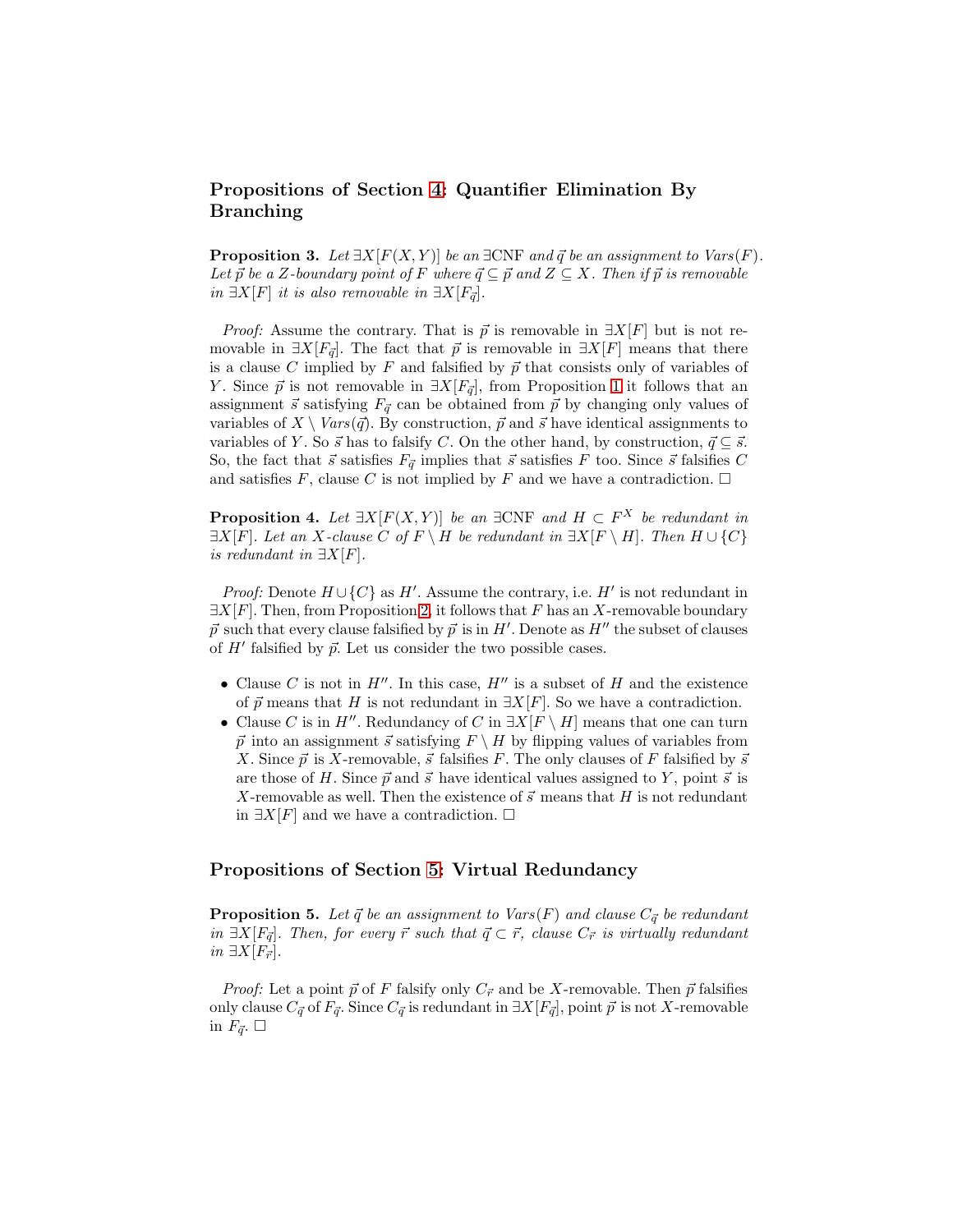### Propositions of Section [7:](#page-7-0) Atomic D-sequents

**Proposition 6.** Let  $\exists X[F]$  be an  $\exists CNF$ . Let  $v \in Var(S(C))$  and by assigning value b to v where  $b \in \{0,1\}$  one satisfies C. Then D-sequent  $(v = b) \rightarrow C$  holds We will refer to it as a **D-sequent of the first kind**.

*Proof:* Let  $\vec{q}$  denote  $(v = b)$ . Clause  $C_{\vec{q}}$  is true and so is redundant in  $F_{\vec{q}}$ . No presence of clauses is required to guarantee the redundancy of  $C_{\vec{q}}$ . So, no order constraint is necessary and the D-sequent  $(v = b) \rightarrow C$  holds.  $\square$ 

**Proposition 7.** Let  $\exists X[F]$  be an  $\exists CNF$  formula and  $\vec{q}$  be an assignment to Vars(F). Let B, C be two clauses of F. Let  $C_{\vec{q}}$  be an X-clause and  $B_{\vec{q}}$  imply  $C_{\vec{q}}$  (i.e. every literal of  $B_{\vec{q}}$  is in  $C_{\vec{q}}$ ). Then the D-sequent  $(\vec{q}, H) \rightarrow C$  holds where  $H = \{B\}$  if  $B_{\vec{q}}$  is an X-clause and  $H = \emptyset$  otherwise. We will refer to the D-sequent above as an atomic D-sequent of the second kind.

*Proof:* Since  $B_{\vec{q}}$  implies  $C_{\vec{q}}$ , then  $F_{\vec{q}} \equiv F_{\vec{q}} \setminus \{C_{\vec{q}}\}$ . The redundancy of  $C_{\vec{q}}$  depends on the presence of clause  $B_{\vec{q}}$  in  $F_{\vec{q}}$ . So if  $B_{\vec{q}}$  is an X-clause, its redundancy is supposed to be proved after that of  $C_{\vec{q}}$ . Hence one needs an order constraint.

<span id="page-17-0"></span>**Lemma 1.** Let  $\exists X[F]$  be an  $\exists CNF$  formula and  $\vec{q}$  be an assignment to  $Vars(F)$ . Let C be an X-clause of F not satisfied by  $\vec{q}$  and  $v \in X$  be a variable of C such that  $v \notin \text{Vars}(\vec{q})$ . Let clause  $C_{\vec{q}}$  be blocked at v in  $F_{\vec{q}}$ . Then  $C_{\vec{q}}$  is redundant in  $\exists X[F_{\vec{q}}].$ 

*Proof:* Assume the contrary i.e.  $C_{\vec{q}}$  is not redundant in  $\exists X[F_{\vec{q}}]$ . Then there is a Z-boundary point  $\vec{p}$  where  $Z \subseteq X$  that falsifies only  $C_{\vec{q}}$  and is X-removable in  $F_{\vec{q}}$ . Let  $\vec{p'}$  be the point obtained from  $\vec{p}$  by flipping the value of v. Consider the following two possibilities.

- $\vec{p'}$  satisfies  $F_{\vec{q}}$ . Then  $\vec{p}$  is not X-removable and we have a contradiction.
- $\vec{p'}$  falsifies a clause  $C'_{\vec{p}}$  $'_{\vec{q}}$  of  $F_{\vec{q}}$ . Then  $C_{\vec{q}}$  and  $C'_{\vec{q}}$  $\frac{q'}{\vec{q}}$  are resolvable on variable v and we have a contradiction again.  $\Box$

**Proposition 8.** Let  $\exists X[F]$  be an  $\exists \text{CNF}$ . Let C be an X-clause of F and  $v \in$  $Vars(C) \cap X$ . Let  $C_1, \ldots, C_k$  be the clauses of F that can be resolved with C on variable v. Let  $\vec{q}$  specify a subspace where the clauses  $C_1, \ldots, C_k$  are redundant. (That is  $C_{\vec{q}}$  is blocked in  $F_{\vec{q}}$  with respect to v.) Then D-sequent  $\vec{q} \to C$  holds. We will refer to it as an atomic D-sequent of the third kind.

*Proof:* Since  $C_{\vec{q}}$  is blocked in  $F_{\vec{q}}$  with respect to variable v,  $C_{\vec{q}}$  is redundant in  $\exists X[F_{\vec{q}}]$  (see Lemma [1\)](#page-17-0). This redundancy does not require the presence of any clauses in  $F_{\vec{q}}$  (other than  $C_{\vec{q}}$  itself). So, no order constraint is necessary and D-sequent  $\vec{q} \to C$  holds.  $\square$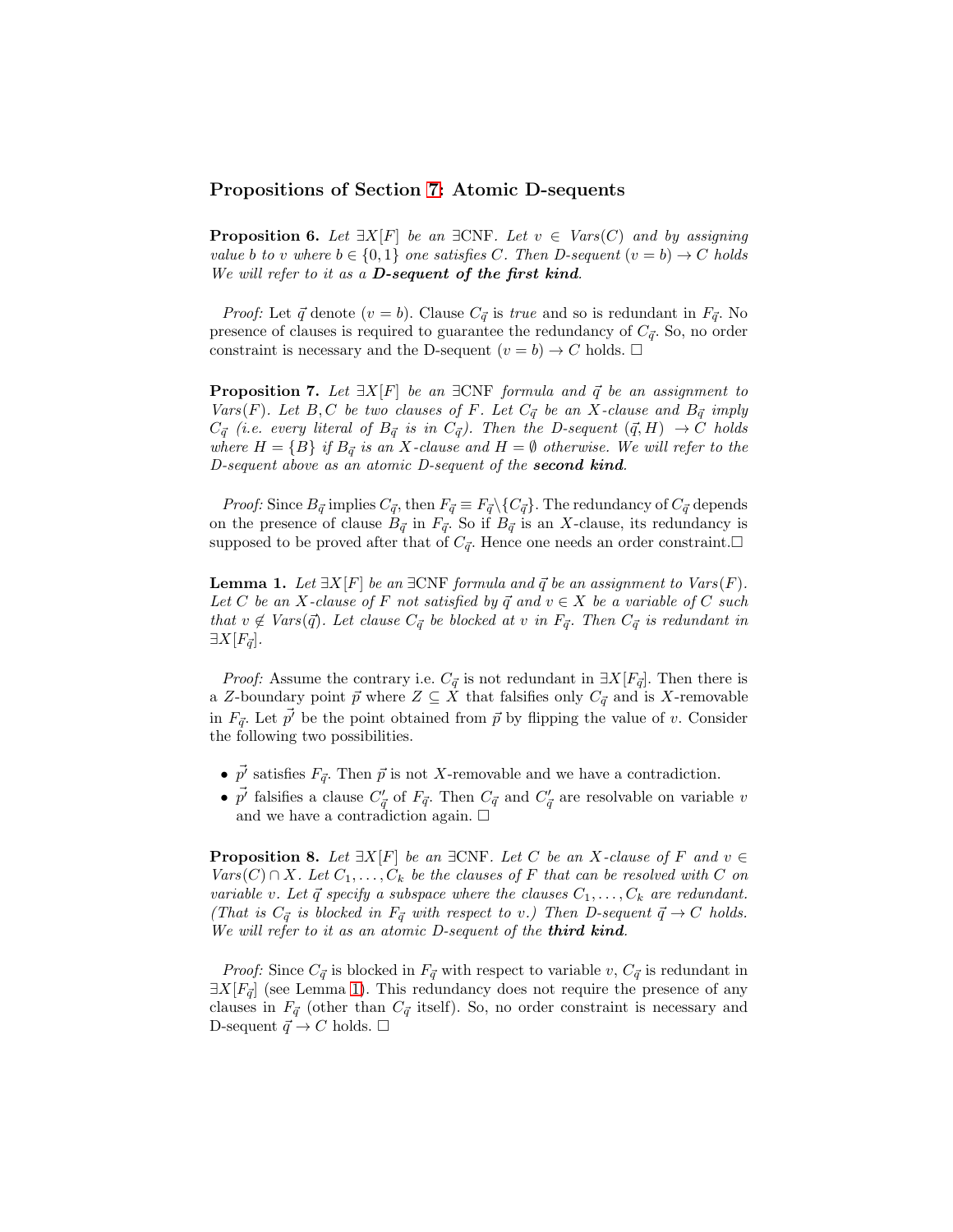### <span id="page-18-0"></span>Propositions of Section [8:](#page-8-0) Join Operation

**Lemma 2.** Let  $\exists X[F]$  be an  $\exists CNF$ . Let D-sequent  $(\vec{q}, H) \rightarrow C$  hold. Let R be an arbitrary subset of X-clauses of  $F \backslash H$ . Then D-sequent  $(\vec{q}, H \cup R) \rightarrow C$  holds too.

*Proof:* Assume that the clauses of  $H \cup R$  are not proved redundant yet. Then the order constraint of D-sequent  $({\vec q}, H) \to C$  is satisfied and  $C_{\vec q}$  is redundant in ∃X $[F_{\vec{q}}]$ . Hence,  $(\vec{q}, H \cup R) \rightarrow C$  holds too.

**Proposition 9.** Let  $\exists X[F]$  be an  $\exists CNF$  formula. Let D-sequents  $(\vec{q'}, H') \rightarrow C$ and  $(\vec{q''}, H'') \rightarrow C$  hold. Let  $\vec{q'}$ ,  $\vec{q''}$  be resolvable on  $v \in Vars(F)$  and  $\vec{q}$  be the resolvent of  $\vec{q'}$  and  $\vec{q''}$ . Let  $H = H' \cup H''$ . Then the D-sequent  $(\vec{q}, H) \rightarrow C$  holds.

*Proof:* Assume the contrary, that is D-sequent  $(\vec{q}, H) \rightarrow C$  does not hold and so C is not redundant in  $\exists X[F_{\vec{q}}]$  even virtually. This means that

- $\bullet$  the order constraint specified by  $H$  is met and
- $\bullet$  the set  $B$  of Definition [11](#page-6-3) is not empty and
- there is a point  $\vec{p} \in B$  that is X-removable in every formula  $F_{\vec{r}}$  where  $\vec{r} \subset \vec{q}$ .

Assume for the sake of clarity that  $\vec{p}$  has the same assignment to v as  $\vec{q'}$ . From Lemma [2](#page-18-0) it follows that D-sequent  $(\vec{q'}, H) \rightarrow C$  holds and hence  $C_{\vec{q'}}$  is redundant in  $\exists X[F_{\vec{\sigma'}}]$ . Consider the following three possibilities.

- Point  $\vec{p}$  is not X-removable in  $F_{\vec{q}}$ . Then it is not X-removable in  $F_{\vec{q}}^*$  obtained from  $\vec{q'}$  by dropping the assignment to v. Since  $\vec{q} \in \vec{q}$  holds we have a contradiction.
- Point  $\vec{p}$  is X-removable in  $F_{\vec{q'}}$  and it is X-removable in  $F_{\vec{r}}$  for every  $\vec{r} \subset \vec{q'}$ . Then  $C_{\vec{\sigma}}$  is not redundant in  $\exists X[F_{\vec{\sigma}}]$  and we have a contradiction.
- Point  $\vec{p}$  is X-removable in  $F_{\vec{q}}$ , but is not X-removable in  $F_{\vec{r}}$  where  $\vec{r} \subset$  $\vec{q'}$ . Then it is not X-removable in  $F_{\vec{r}^*}$  obtained from  $\vec{r}$  by dropping the assignment to v (if any). Since  $r^* \subset \vec{q}$  holds we have a contradiction.

#### Propositions of Section [9:](#page-9-0) Re-usability of D-sequents

**Proposition 10.** Let  $\exists X[F]$  be an  $\exists CNF$ . Let  $(\vec{q}_1, H_1) \rightarrow C_1, \ldots, (\vec{q}_k, H_k) \rightarrow$  $C_k$  be a consistent set of D-sequents. Then these D-sequents are composable and hence clauses  $\{C_1, \ldots, C_k\}$  are collectively redundant in  $\exists X[F]$  in subspace  $\bar{q}$ where  $\vec{q} = \bigcup_{i=1}^{i=k} \vec{q}_i$ .

*Proof:* Since  $\vec{q}_i \subseteq \vec{q}$ ,  $i = 1, \ldots, k$ , from Proposition [5](#page-6-4) it follows that D-sequents  $(\vec{q}, H_i) \rightarrow C_i$ ,  $i = 1, ..., k$  hold. Assume for the sake of simplicity that  $\pi(C_i)$  $\pi(C_j)$  if  $i < j$ . Then one can prove redundancy of clauses  $C_i$ ,  $i = 1,..,k$  in subspace  $\vec{q}$  in the order they are numbered. The fact that  $\pi$  satisfies the order constraints guarantees that after proving redundancy of  $C_1, \ldots, C_i$  one can still apply D-sequent  $({\vec q}, H_{i+1}) \rightarrow C_{i+1}$  to claim redundancy of  $C_{i+1}$  in subspace  ${\vec q}$ .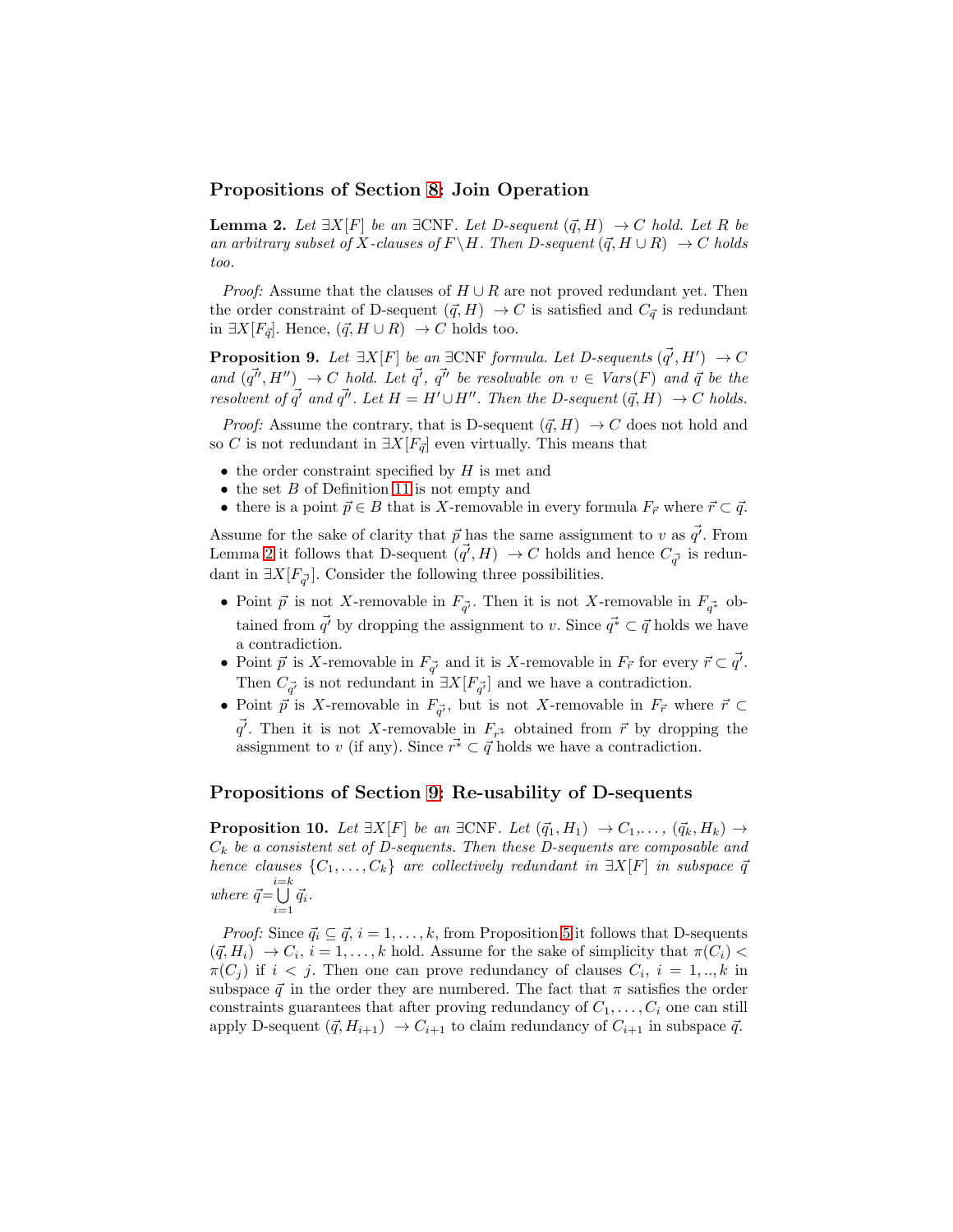# Propositions of Section [10:](#page-10-3) Two Useful Transformations Of D-sequents

<span id="page-19-0"></span>**Lemma 3.** Let X-clause C be redundant in  $\exists X[F]$ . Let R be a CNF formula implied by F. Then C is redundant in  $\exists X[F \wedge R]$  as well.

*Proof:* Denote  $F \wedge R$  as  $F'$ . Assume the contrary, i.e., C is redundant in  $\exists X[F]$ but not in  $\exists X[F']$ . The latter means that there is a boundary point  $\vec{p}$  of  $F'$  such that  $\vec{p}$  falsifies only clause C and  $\vec{p}$  is X-removable in  $F'$ .

Since C is in F,  $\vec{p}$  is a boundary point of F as well. Let us show that  $\vec{p}$  is also X-removable in F, which means that C is not redundant in  $\exists X[F]$  and we have a contradiction. Assume the contrary, i.e.  $\vec{p}$  is not X-removable in F. Then there is a point  $\vec{s}$  satisfying F obtained from  $\vec{p}$  by flipping values of variables of X. Since  $F \Rightarrow R$  holds,  $\vec{s}$  satisfies R too and hence it satisfies F'. This contradicts the fact that  $\vec{p}$  is X-removable in  $F'$ .  $\Box$ 

**Proposition 11.** Let D-sequent  $(\exists X[F], \vec{q}, H) \rightarrow C$  hold and R be a CNF formula implied by F. Then D-sequent  $(\exists X[F \wedge R], \vec{q}, H) \rightarrow C$  holds too.

<span id="page-19-2"></span>*Proof:* From Lemma [3](#page-19-0) it follows<sup>[12](#page-19-1)</sup> that clause C is redundant in  $\exists X[F \wedge R]$  in subspace  $\vec{q}$ . The order constraint H is not affected by adding R to F.

**Lemma 4.** Let  $\exists X[F]$  be an  $\exists CNF$ . Let D-sequents  $(\vec{q'}, H') \rightarrow C'$  and  $(\vec{q''}, H'')$  $\rightarrow$  C'' hold where  $\vec{q''} \subseteq \vec{q'}$  and  $H'' \subset H'$  and  $C'' \in H'$  and  $C' \notin H''$  are true. Then the D-sequent  $(\overline{q'}, H' \setminus \{C''\}) \rightarrow C'$  holds.

*Proof:* Assume that  $Vars(F)$  are assigned as in  $\vec{q'}$  and clauses of  $H' \setminus \{C''\}$  are not proved redundant yet. Let us show that C' is redundant in  $\exists X[F]$  in subspace  $\vec{q'}$  and so  $(\vec{q'}, H' \setminus \{C''\}) \rightarrow C'$  holds. Consider the following two situations. First, assume that clause  $C''$  is not proved redundant yet. Then the D-sequent  $(\vec{q'}, H') \rightarrow C'$  holds and so C' is redundant in  $\exists X[F]$  in subspace  $\vec{q'}$ .

Now assume that clause  $C''$  is already proved redundant. Denote D-sequents  $(\vec{q'}, H') \rightarrow C'$  and  $(\vec{q''}, H'') \rightarrow C''$  by S' and S'' respectively. Denote by S<sup>\*''</sup> the D-sequent used to prove redundancy of C''. Let  $S^{N}$ ,  $Q_1, \ldots, Q_p$  specify the order in which  $S^{\ast}$ <sup>"</sup> and the following D-sequents are applied. Below, we show that one can transform this sequence of valid D-sequents into the sequence  $Q_1, \ldots, Q_p, S', S''$ . Every D-sequent of the new sequence is valid in its position including D-sequent  $S'$  proving redundancy of clause  $C'$ .

First, note that one can replace  $S^*$  with  $S''$  in the original sequence since clauses of  $H' \backslash C'$  are not proved redundant yet and  $H'' \subset H'$  holds. For the same reason, one can replace sequence  $S'', Q_1, \ldots, Q_p$  with  $Q_1, \ldots, Q_p, S''$ . Indeed, pushing S'' forward cannot make a D-sequent  $Q_i$  invalid  $i = 1, \ldots, p$ . Besides,  $S''$  is valid even after applying D-sequents  $Q_1, \ldots, Q_n$ . Finally, one can insert D-sequent S' before S'' to produce sequence  $Q_1, \ldots, Q_p, S', S''$ . Indeed, S' is still

<span id="page-19-1"></span> $12$  For the sake of simplicity, we proved Lemma [3](#page-19-0) in terms of global rather than local redundancy of C i.e. redundancy in  $\exists X[F]$  rather than in  $\exists X[F_{\vec{q}}]$ . This lemma can be easily reformulated and proved in terms of local redundancy.